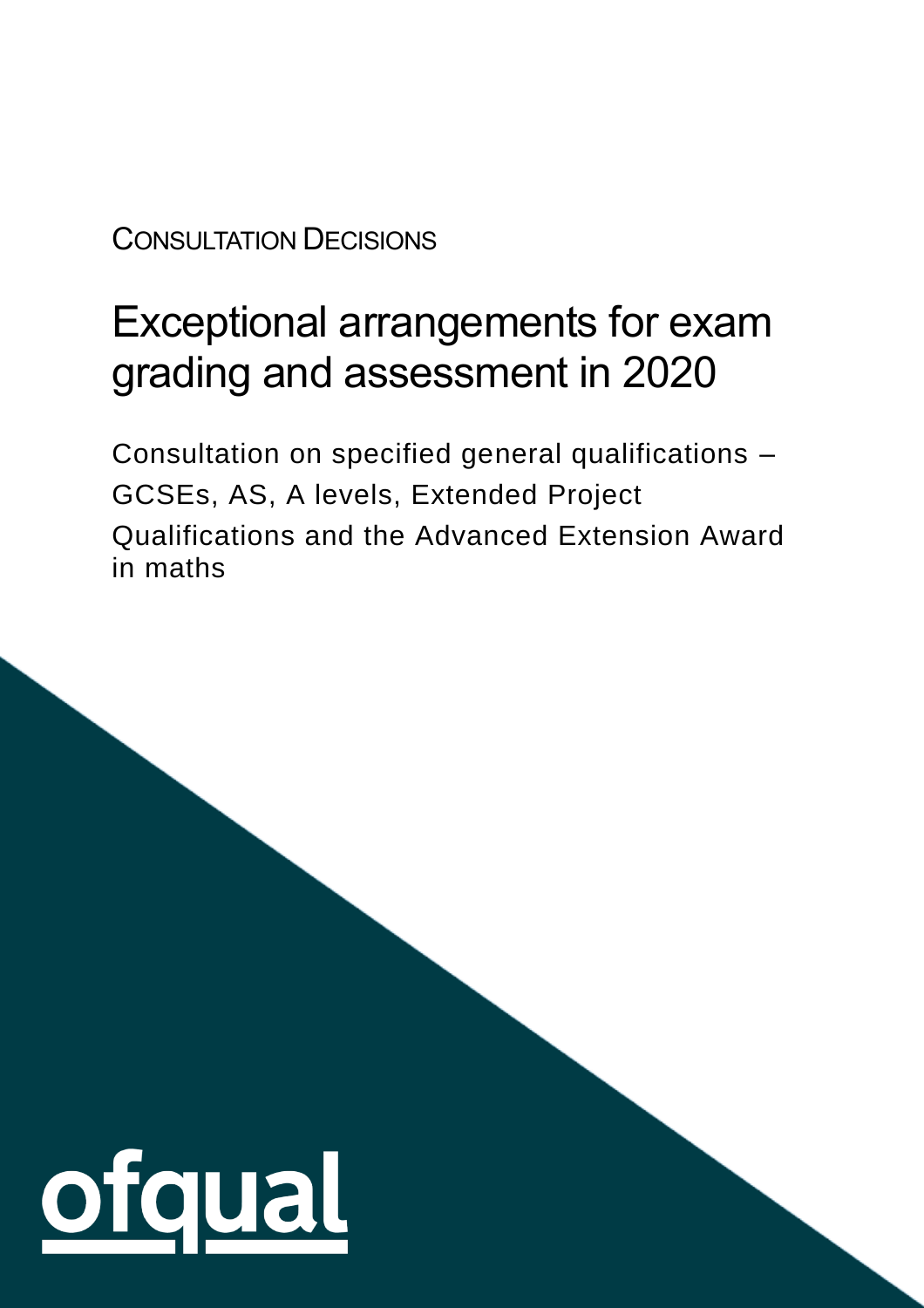# **Contents**

| Who can evaluate the grounds for appeal and a simplified appeal process18 |    |
|---------------------------------------------------------------------------|----|
|                                                                           |    |
|                                                                           |    |
|                                                                           |    |
|                                                                           |    |
|                                                                           | 24 |
|                                                                           | 27 |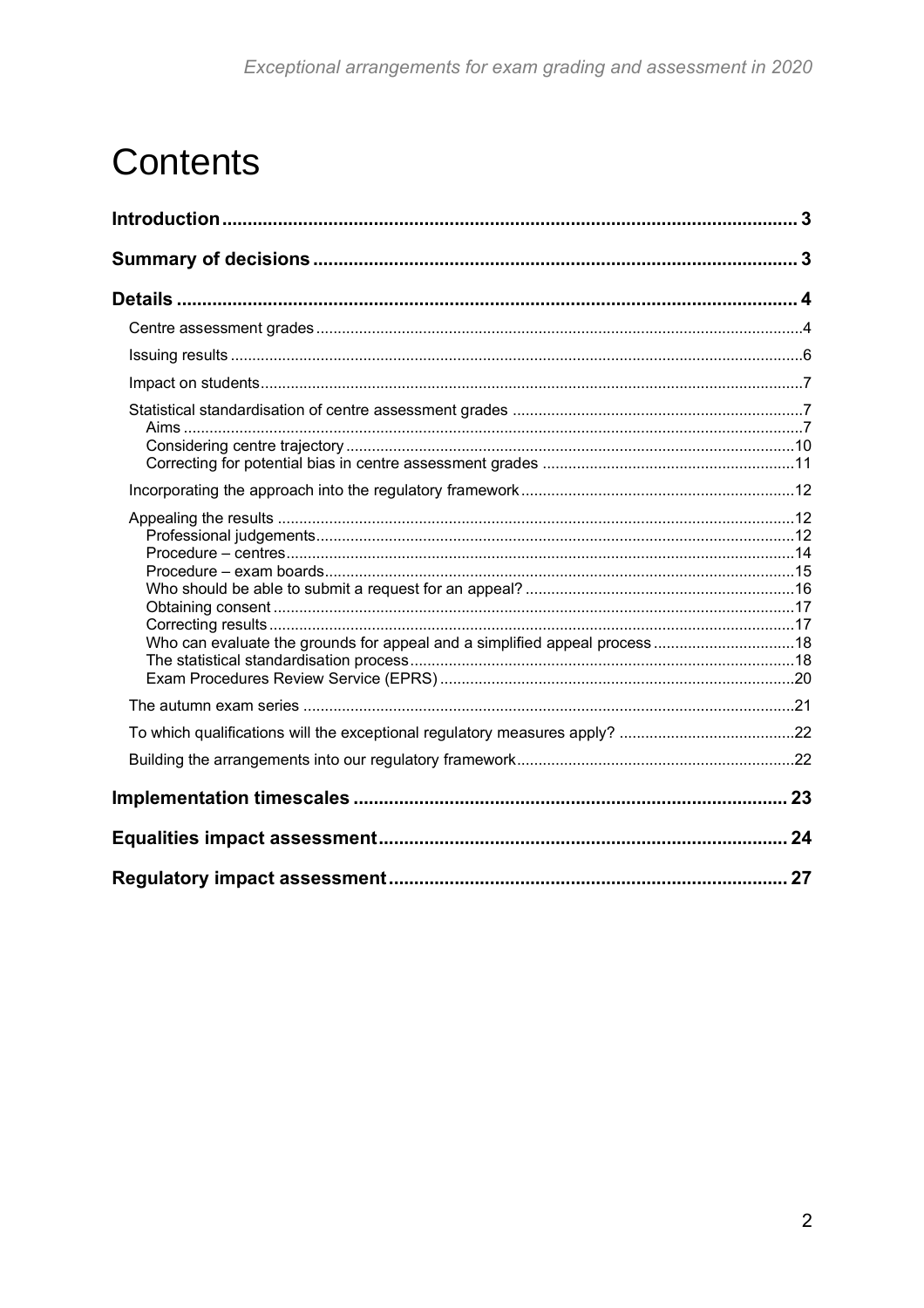# <span id="page-2-0"></span>Introduction

On 18 March 2020 the Secretary of State for Education told Parliament that, in response to the Coronavirus (COVID-19) pandemic, schools and colleges in England would shut to all but the children of critical workers and vulnerable children after 20 March, until further notice. Exams scheduled for the summer would not take place. The Secretary of State said that the government would work with the education sector and with Ofqual to make sure students who were preparing to take GCSEs, AS and A level exams in the summer would not be unfairly penalised.

On 23 March 2020, in a written statement to the House of Commons, the Secretary of State confirmed the government's priority was that students could move to the next stage of their lives and that GCSE, AS and A level students would receive a grade that reflected their work. The statement explained the government's intention that "a grade will be awarded this summer based on the best available evidence, including any non-exam assessment that students have already completed. There will also be an option, for students who do not feel this grade reflects their performance, to sit an exam at the earliest reasonable opportunity once schools are open again".

The statement explained that Ofqual would "develop and set out a process that will provide a calculated grade to each student which reflects their performance as fairly as possible, and will work with the exam boards to ensure this is consistently applied for all students". On 31 March 2020 the Secretary of State directed Ofqual to have regard to this policy. On 1 April the Ofqual Board decided to take such measures as were necessary to implement the policy explained in the direction whilst securing standards in affected qualifications so far as was possible.

On 15 April we published a consultation seeking views on our proposals for the key aspects of the arrangements by which students would receive grades this summer and the basis on which appeals could be made in respect of those grades.

The consultation closed on 29 April, by which time we had received 12,623 responses and a further 62 responses by email. A [full summary and analysis](https://www.gov.uk/government/consultations/exceptional-arrangements-for-exam-grading-and-assessment-in-2020) of the responses has been published at the same time as this decision document.

We have indicated in this document which of our decisions relate to which question from our consultation, so that it is easy to cross reference between the documents. Some of the questions in our consultation document gave respondents an opportunity to comment on our proposals. We have not included the numbers of these questions, as comments often spanned a number of the proposals on which we consulted.

# <span id="page-2-1"></span>Summary of decisions

The Ofqual Board took early decisions on 2 aspects of the arrangements at its meeting on 4 May 2020 – on whether there should be any restrictions by age or year group to eligibility to receive a calculated grade this summer (Question 4) and on the way private candidates will be able to secure a grade (Question 9). These decisions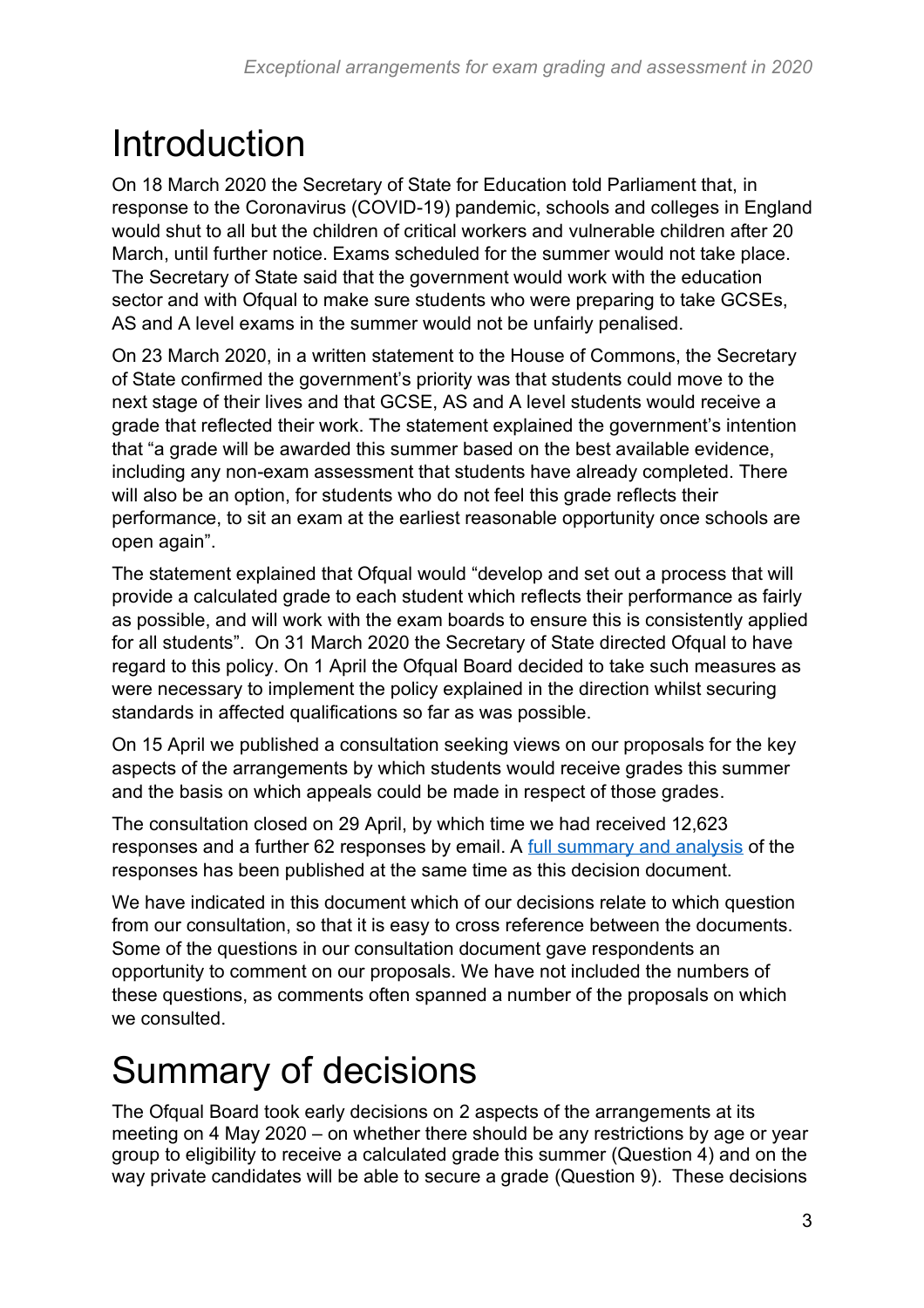were prioritised to give certainty to affected students and their teachers, parents or carers [and to enable the exam boards to finalise their operational systems.](https://www.gov.uk/government/publications/awarding-qualifications-in-summer-2020)

We are now providing our decisions on the other aspects of the proposals. These decisions relate to:

- centre assessment grades
- issuing results
- impact on students
- statistical standardisation of centre assessment grades
	- o aims
	- o considering centre trajectory
	- o correcting potential bias in centre assessment grades
- incorporating the approach into the regulatory framework
- appealing the results
	- o professional judgements
	- $\circ$  procedure centres
	- $\circ$  procedure exam boards
	- o the statistical standardisation process
	- o Exam Procedures Review Service (EPRS)
- qualifications to which the exceptional regulatory measures apply

Taking account of the consultation responses, we have decided to implement the majority of the proposals we set out in the consultation document.

We have not made a final decision on our proposal relating to the autumn exam series (Question 31)*.* The Board reserved its decision on this matter subject to feedback to [our consultation on our wider proposals for that exam series.](https://www.gov.uk/government/consultations/consultation-on-an-additional-gcse-as-and-a-level-exam-series-in-autumn-2020) However, the Board is minded to agree that the autumn exam series should only be open to students who had entered for the cancelled summer 2020 exams or who the exam boards consider had intended to enter.

## <span id="page-3-0"></span>Details

### <span id="page-3-1"></span>Centre assessment grades

We invited views in the consultation on our proposals to incorporate into our regulatory framework for this summer the requirement for exam boards to collect information from centres on centre assessment grades and their student rank orders in line with our published information document. (Question 1)

There was a high level of support for this proposal (82%). Some respondents were concerned that by building the requirements into our regulatory framework we would give the exceptional arrangements for summer 2020 an unnecessary and undesirable permanence. We will, in fact, be producing a regulatory framework that will be specific to our response to the Coronavirus (COVID-19) pandemic and its application will be limited.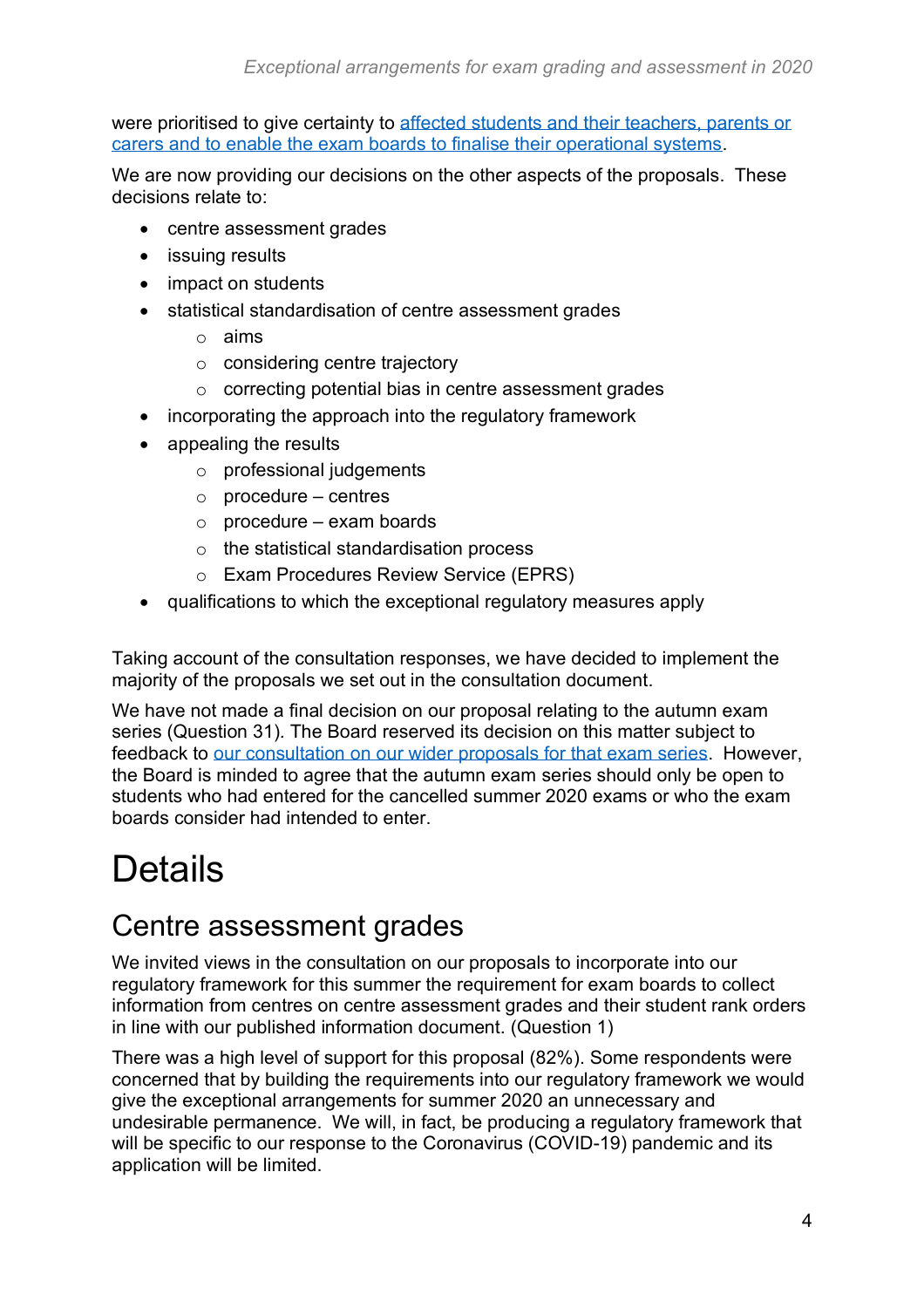**We have decided to adopt our proposal to incorporate into our regulatory requirements for this summer the requirement for exam boards to collect information from centres on centre assessment grades and their student rank orders in line with our published information document.**

We also invited views in the consultation on our proposals that:

- exam boards should only accept centre assessment grades and student rank orders from a centre when the Head of Centre or their nominated deputy had made a declaration as to their accuracy and integrity (Question 2)
- Heads of Centre should not be required to make a specific declaration in relation to equalities law (Question 3)
- inappropriate disclosure of centre assessment grades and rank order information should be investigated by exam boards as potential malpractice (Question 5)

There was strong support for the first (83% in favour) and third (81% in favour) of these proposals; responses to the second proposal were more mixed (36% in favour, 27% against) although a high percentage of responses (37%) neither agreed nor disagreed and a large number of respondents (2,159) did not respond to this question.

Some respondents raised concerns about the rank ordering of large cohorts of students and others suggested the need for a defined process for both determining centre assessment grades and rank ordering. The exam boards have been discussing with centres that have particularly large cohorts how the rank ordering might be managed. We have deliberately avoided prescribing a process that centres must follow. Any such prescription would necessarily have to adopt a lowest common denominator approach as, given current limitations on working arrangements and time constraints, we could only (through the exam boards) impose a way of working that we could be sure every school or college could fulfil. This would then limit opportunities for perhaps the majority of centres to take a more suitable approach.

#### **We have decided to adopt our proposal that exam boards should only accept centre assessment grades and student rank orders from a centre when the Head of Centre or their nominated deputy has made a declaration as to their accuracy and integrity.**

A number of respondents specifically agreed with our observation that schools and colleges are subject to duties in the Equality Act 2010, so it was not necessary to require the Head of Centre to make a specific declaration in this regard; Heads of Centre should, as a matter of course be considering their responsibilities under the Act. Others, however, were concerned that without a requirement to make such a declaration bias might influence the data provided for individual students to the exam boards.

We have concluded that, rather than changing the Head of Centre declaration to require a statement about the completion of an equalities impact assessment, we should include in our updated [information for Heads of Centre](https://www.gov.uk/government/publications/awarding-qualifications-in-summer-2020) a reminder of centres' duties under equalities law and suggestions about how they might use data from previous years to indicate any systematic tendency within the centre to under or over predict likely performance that is associated with students' particular protected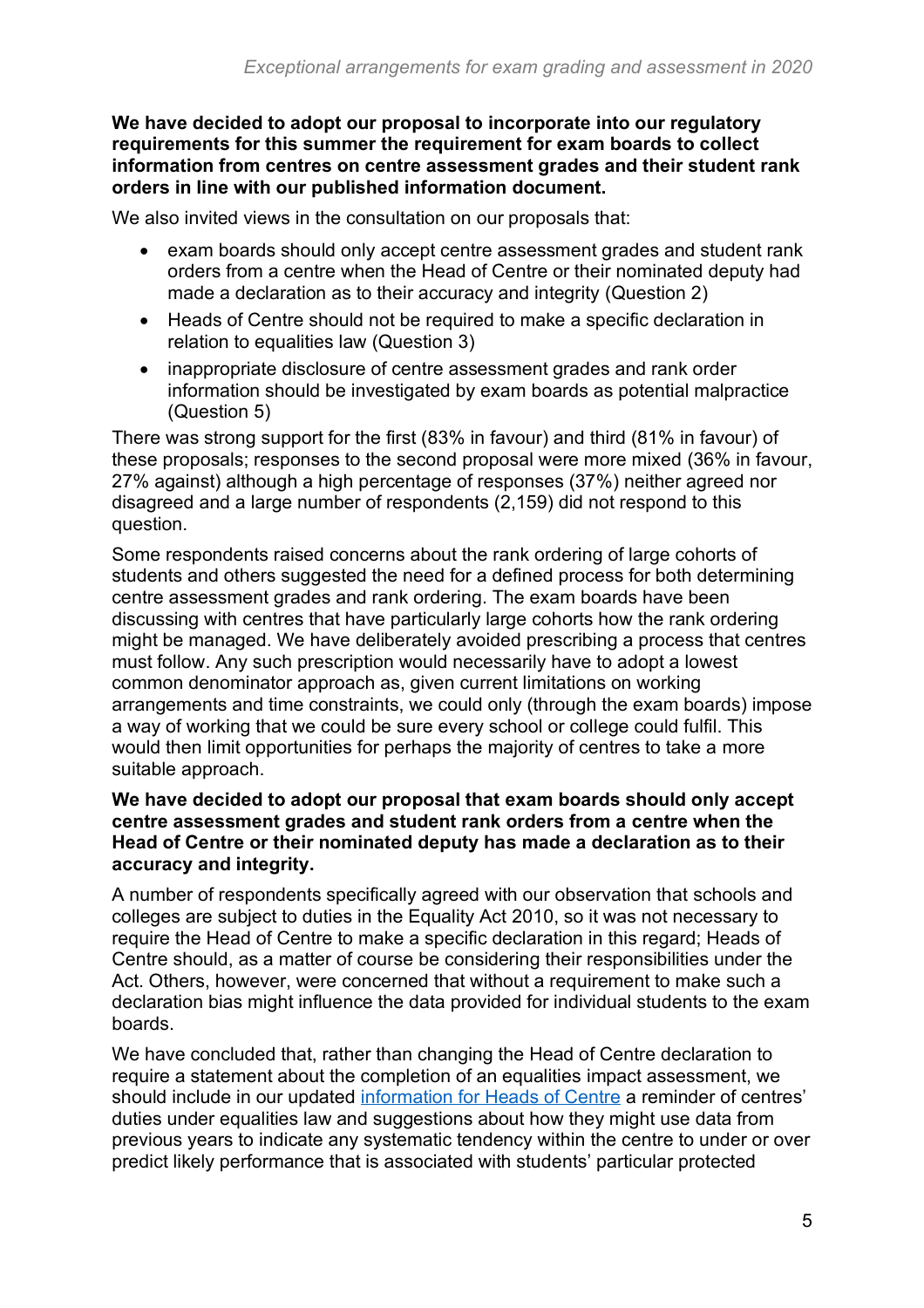characteristics. We have also included some practical advice on how centres might ensure their judgements are objective.

**We have decided to adopt our proposal that Heads of Centre should not need to make a separate declaration in relation to equalities law. We have updated the information for Heads of Centre to remind them of their duties under the Equality Act 2010 and to suggest how they might identify indicators of systematic under or over prediction within their centre in past years.**

The majority (81%) of respondents agreed with our proposal that inappropriate disclosure of centre assessment grades and rank order information should be investigated by the exam boards as potential malpractice. A number of respondents wanted clear rules about what would constitute inappropriate disclosure in order to withstand pressure from students and parents or carers to disclose centre assessment judgments. Others agreed with the proposal but wanted there to be a more flexible application of the rule as in the current working climate innocent mistakes could be made. We are considering with the exam boards how they might investigate evidence or allegations of malpractice in the unusual context of this summer.

**We have decided to adopt our proposal that inappropriate disclosure of centre assessment grades and rank order information should be investigated by exam boards as potential malpractice and that we should build these provisions into the arrangements for summer 2020.**

### <span id="page-5-0"></span>Issuing results

We invited views in the consultation on our proposal that we should incorporate into the regulatory framework a requirement for all exam boards to issue only calculated results this summer, and that we would subsequently specify the way in which those results must be calculated. (Question 7)

There was a high level of support (83%) for the proposal and a number of those who disagreed then went on to make comments that suggested that they did, in fact, agree with the proposal. Some concerns were expressed about students receiving their results in the normal, face to face, way for both health and social distancing reasons but also because of the personal involvement of the teachers in assigning the grades this year. We do not normally prescribe how centres should communicate results to students; we regard this as a matter for centres to decide in line with government and public health advice, and, therefore, we do not intend to prescribe how results should be communicated this year.

**We have decided to adopt our proposal that we should incorporate into the regulatory framework a requirement for all exam boards to issue results in the same way this summer in accordance with the approach we will finalise after this consultation and not by any other means.**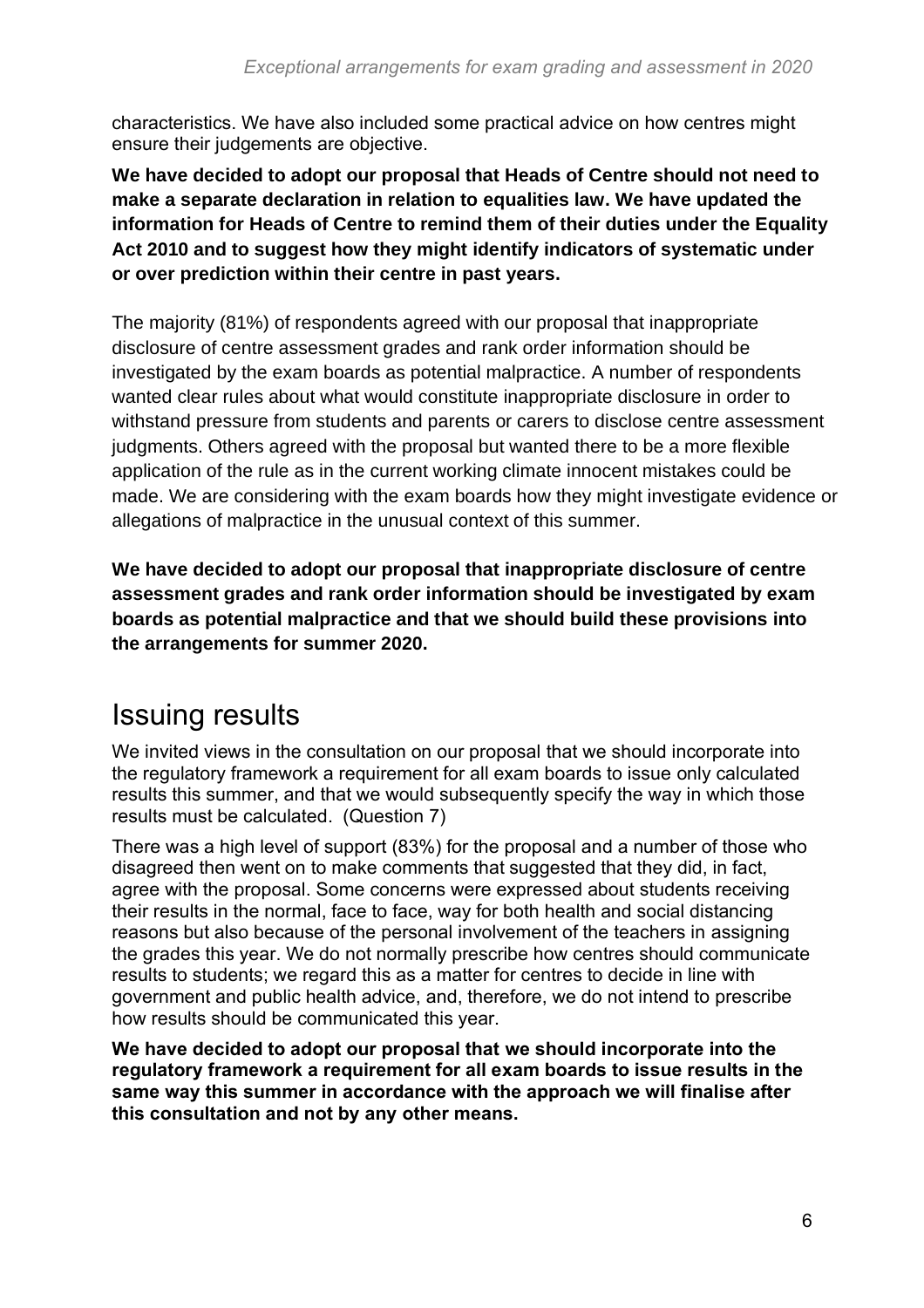## <span id="page-6-0"></span>Impact on students

We invited views in the consultation on our proposals to incorporate the following provisions into our regulatory requirements for this summer:

- that the arrangements we put in place to secure the issue of results this summer should extend to students taking the qualifications in the rest of the UK (Question 10)<sup>1</sup>
- that the arrangements we put in place to secure the issue of results this summer should extend to all students, wherever they are taking the qualifications (Question 11)

Both these proposals had high levels of support. The first was supported by 82% of respondents, and 81% were in favour of the second. Likewise, both had exceptionally low levels of disagreement of 2% and 3% respectively. No comments were received that would suggest that it would be inappropriate to apply our proposal.

**We have decided to adopt our proposals that the arrangements we put in place to secure the issue of results this summer should extend to all students wherever they are taking the qualification.**

## <span id="page-6-1"></span>Statistical standardisation of centre assessment grades

### <span id="page-6-2"></span>Aims

We invited views on our proposed aims of the standardisation process (Question 13):

- i. to provide students with the grades that they would most likely have achieved had they been able to complete their assessments in summer 2020
- ii. to apply a common standardisation approach, within and across subjects, for as many students as possible
- iii. to use a method that is transparent and easy to explain, wherever possible, to encourage engagement and build confidence
- iv. to protect, so far as is possible, all students from being systematically advantaged or disadvantaged, notwithstanding their socio-economic background or whether they have a protected characteristic
- v. to be deliverable by exam boards in a consistent and timely way that they can quality assure and can be overseen effectively by Ofqual

There was strong support for the proposed aims, 89% of respondents agreed or strongly agreed, and the pattern of responses was similar for all groups of respondents. However, some respondents told us that they thought our aims would

<sup>1</sup> For clarification, our decisions only apply to the qualifications we regulate, some of which are taken by students outside of England.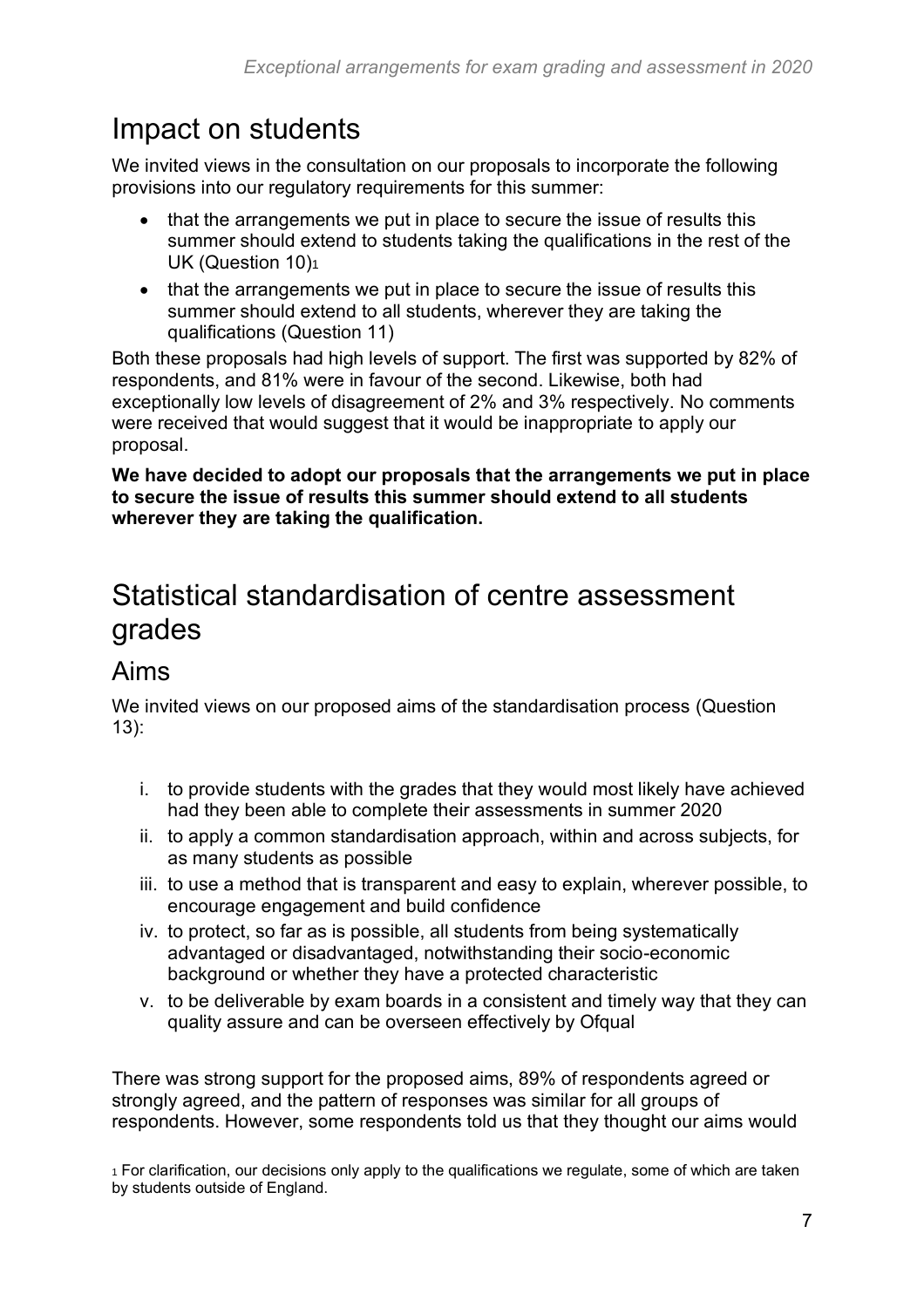be difficult to achieve and we accept that providing students with the grades that they would most likely have achieved had they been able to complete their assessments will be challenging, but we will seek to do so as far as is possible.

Some respondents told us that they believe that the transparency and simplicity of the model should be less of a priority compared to achieving fair outcomes for students. We agree with this view and believe that the aims need to be balanced against each other. Indeed, the list was not intended to be in order of priority.

#### **Nonetheless, we have decided to adopt the proposed aims but we have decided to reorder them such that aim iii, regarding the method's transparency and simplicity, appears at the end of the list so as to not overstate its importance.**

We invited views as to the relative weight that the model should place on historical evidence of centre performance (given the prior attainment of students) versus the submitted centre assessment grades. We proposed that using an approach which emphasises historical evidence of centre performance (given the prior attainment of students) is likely to be fairest for all students. (Question 14)

More respondents (54%) agreed or strongly agreed with the proposal than were against it (33%).

Respondents raised a range of concerns about the effects of this proposal on different groups of student or types of centre.

Some respondents told us that they were concerned that such an approach would be unfair to individuals who might have excelled this year and whose grades would be affected by the poor performance of their predecessors. A statistical approach will mean that an individual student's grade will be informed by their position in the centre's rank order for that subject, their prior attainment where available, and the centre's past performance. It is true that a highly statistical standardisation model will operate at centre not individual student level. It cannot reflect the possibility of individual students doing better or worse than would be predicted by the statistics. We recognise that there will be individuals who believe that their performance in the examinations, if they had taken place, would have resulted in them achieving a higher grade than the calculated grade they will receive this summer. This underlines the importance of the autumn examination series as an opportunity for students disappointed with their results to show what they can do. We believe, however, that placing more weight on centre assessment grades would be less likely to ensure that a consistent standard is applied across centres and so would be less likely to be fair to students overall.

Some respondents expressed concerns regarding the impact of statistical standardisation on small centres, for which the data would be weaker. We will ensure that the standardisation model is sensitive to the size of error in the statistical predictions for small centres.

Some respondents also raised concerns about the impact of the model on centres with GCSE students with no prior Key Stage 2 data. We are currently testing the predictive accuracy of different models and are paying careful attention to centres with little or no prior attainment data. Any model is likely to be somewhat weaker for such centres, but our testing indicates that such centres should not be systematically advantaged or disadvantaged.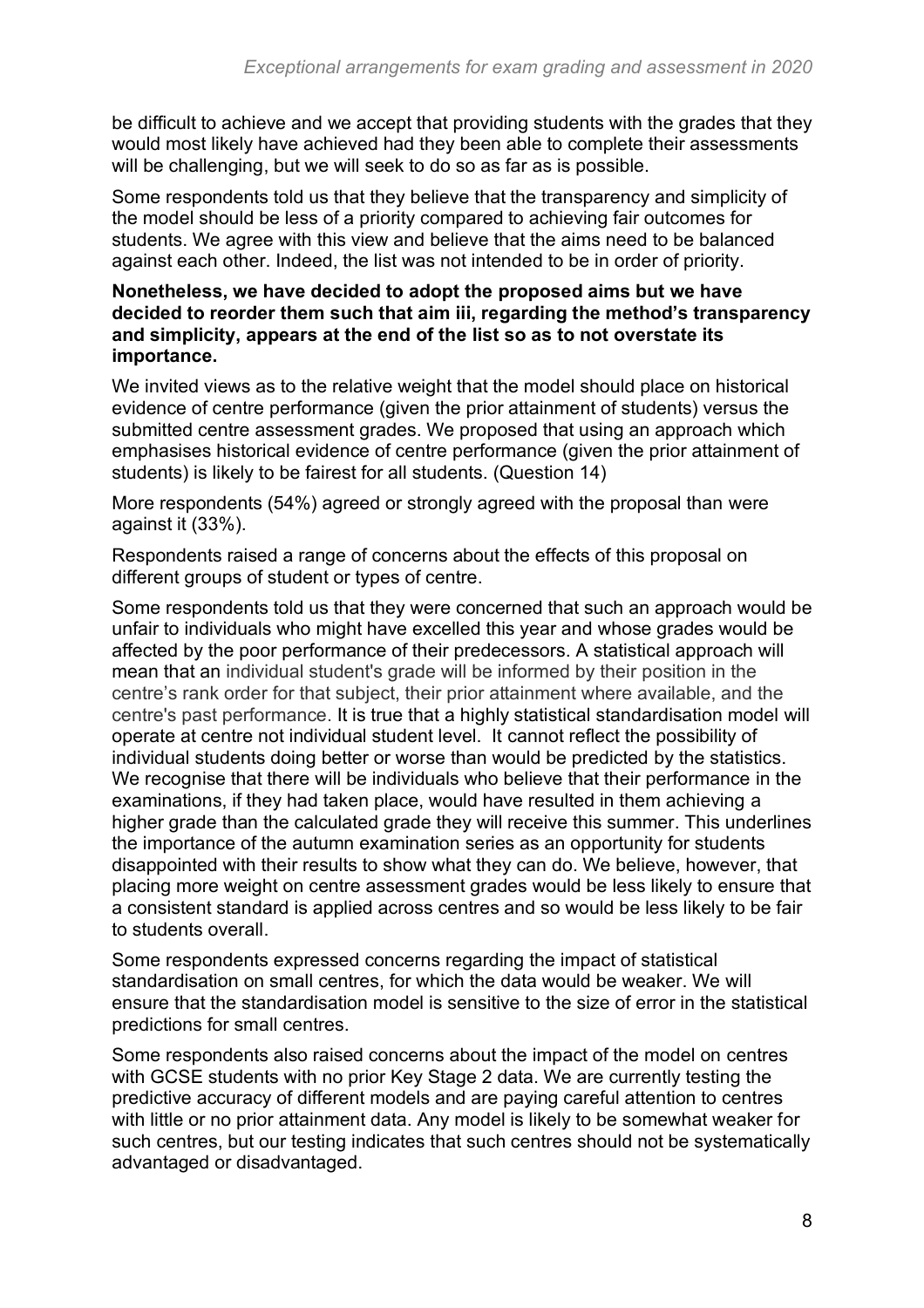Another concern raised by some respondents related to the impact of the model on centres for which results significantly fluctuate from year to year. For example, respondents raised concerns that the model might be unfair for students with special educational needs and disabilities (SEND) because cohorts of these students can fluctuate in attainment. The vast majority of larger centres, however, show small fluctuations from year to year<sub>2</sub> and, as noted above, the model will need to be sensitive to the statistical uncertainty associated with small centres.

We have considered the possibility that particular groups of students might be disadvantaged within these stable larger centres, but take the view that, provided the proportion of such students within each centre remains similar to previous years, and if their ability is properly reflected in their position in the rank order, these students should not be disadvantaged. These include:

- students with SEND within larger often mainstream education settings
- students who have made better than the expected progress since KS2, particularly students for whom English is an additional language who may have recently arrived within a centre, black, Asian and minority ethnic (BAME) students and students who attract the pupil premium
- private candidates

There is a risk, however, that there might be a significant increase or decrease in the proportion of these students within some centres this year. This would potentially reduce the accuracy of the model and increase the likelihood that students at these centres might receive lower or higher grades than if they had an opportunity to sit their exams. Whilst we do not believe there is a fair or reliable way either to identify or to correct for this possibility in the standard application of the model we are exploring further whether there may be a way, which does not make outcomes less fair overall, of enabling centres subsequently to make a case to their exam board about the reliability of the data used to produce the calculated grades. A summary of our consideration of this issue can be found below, when we consider appeals, under the section 'The statistical standardisation process' (Question 28).

The autumn series will be an important opportunity for students who believe they have received a lower calculated grade than they would have achieved had they been able to sit the summer exams to show what they can do.

An additional consideration is the possibility of a small number of distance-learning centres entering relatively large numbers of private candidates this year. The exam boards have approved these centres to support private candidates being eligible to receive a calculated grade. Exam boards know which centres they are and special care will need to be taken in how the model deals with them. We are currently engaging with these distance learning providers to understand whether candidates in previous years who were taught in this way, but entered through other centres, can be identified. This may then allow the historical data to be reconstructed for use in the statistical model.

Given that there has not been the opportunity to train all centres to apply a given standard when making their judgements this summer, it is likely that there will be some significant variation between centres in the standard applied. Ultimately, there

<sup>2</sup> [https://analytics.ofqual.gov.uk/apps/GCSE/CentreVariability\\_Link1/](https://analytics.ofqual.gov.uk/apps/GCSE/CentreVariability_Link1/)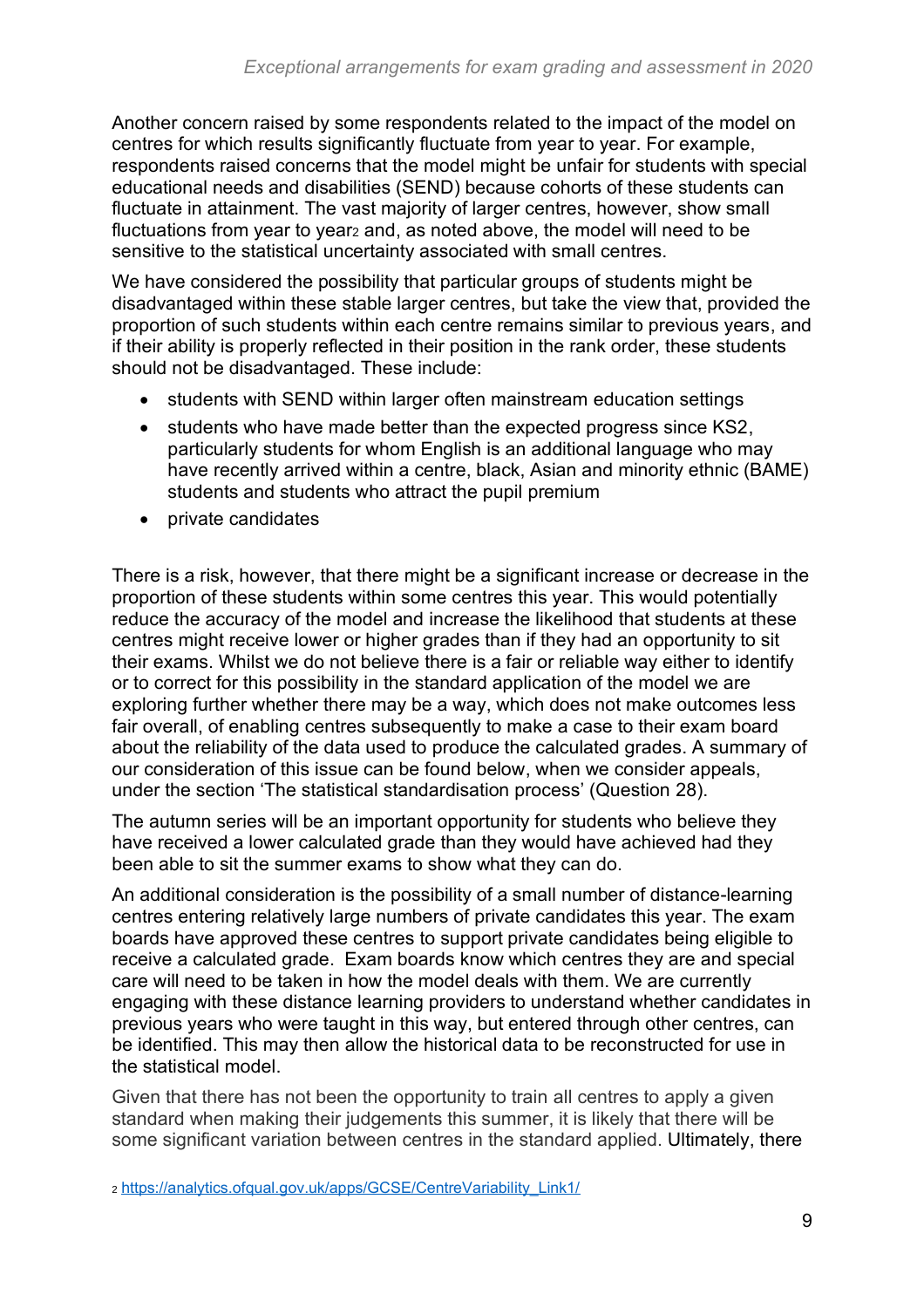is unfortunately no way that the process can distinguish between unconscious optimism on the part of centres, inflation in centre assessment grades and the possibility that individual students or cohorts of students would actually have done much better this year than statistics from previous years would predict. There is a significant risk that if we give more weight to centre assessment grades to seek to mitigate these shortcomings, we will create a less level playing field for all centres and their students. Specifically, it would risk students in centres which had unconsciously or consciously inflated centre assessment grades receiving better outcomes than students in centres which had sought to do the right thing or had been inadvertently pessimistic in their judgements.

We want to complete testing of the predictive accuracy of the standardisation model before we come to a definitive view regarding the circumstances under which we will place significantly more weight on the statistical evidence than on the centre assessment grades. Further, for small centres (which will include many Pupil Referral Units and Special Schools) and subjects with a small entry the balance will be different than for large centres and subjects. We know that it is important that the standardisation model is sensitive to the size of error in the statistical predictions for small centres.

Some respondents proposed that centres should be allowed to provide supporting evidence if they believe that this year's cohort should receive a different outcome than that predicted by historical data.

We understand the desire to allow such additional evidence to be submitted, particularly for centres which consider this year's cohort would have performed significantly better than past cohorts. However, we have concerns about the fairness of such an approach. A summary of our consideration of this issue can be found below, as part of our consideration of possible grounds of appeal, under the section 'The statistical standardisation process' (Question 28).

Overall, application of the standardisation model will need to take into account its predictive accuracy, which we are testing. In certain circumstances (such as for small centres and low entry subjects), it may be appropriate to place more weight on centre assessment grades than previous centre performance.

**We have decided therefore to adopt a modified form of our proposal. The statistical standardisation model should place more weight on historical evidence of centre performance (given the prior attainment of students) than the submitted centre assessment grades where that will increase the likelihood of students getting the grades that they would most likely have achieved had they been able to complete their assessments in summer 2020.**

#### <span id="page-9-0"></span>Considering centre trajectory

We invited views as to whether the standardisation model ought to seek to reflect any trends in improvement or deterioration in outcomes over previous years (the trajectory of the centre) (Question 15). We proposed that the model should not seek to do so.

While 45% of respondents strongly agreed or agreed with our proposal that centre trajectory should not be part of the statistical standardisation process, school or college respondents were more likely to agree than teachers responding in a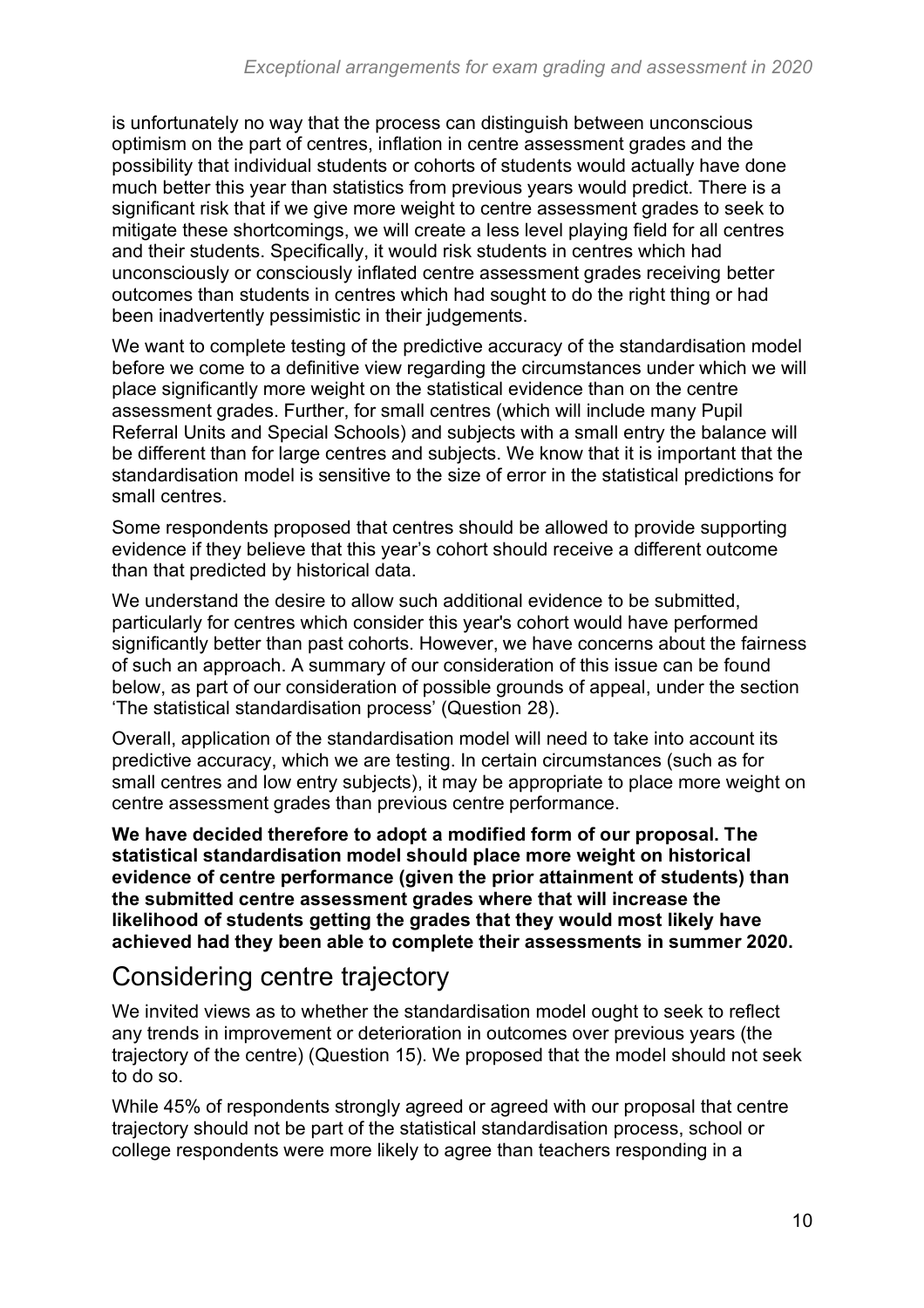personal capacity or parents/carers. A sizeable percentage of respondents neither agreed nor disagreed (29%) and 27% strongly disagreed or disagreed.

While we recognise that it would be desirable if it were possible accurately to reflect centre trajectory in the issued calculated grades, we remain of the view that the lack of stability over a 3-year period in improvements or deteriorations in performance for the overwhelming majority of centres<sub>3</sub> means that any statistical model is likely to be unacceptably unreliable in predicting trends in performance in 2020.

The issue of centre trajectory was also raised by respondents in relation to possible grounds of appeal. We have considered the possible use of such evidence at appeal below under the section 'The statistical standardisation process' (Question 28).

**Having considered all the options available to us in the circumstances of awarding grades in summer 2020, we have decided to adopt our proposal that the trajectory of centres' results should not be included in the statistical standardisation process.**

#### <span id="page-10-0"></span>Correcting for potential bias in centre assessment grades

We proposed that the individual rank orders provided by centres should not be modified through the standardisation process, to account for potential bias regarding different students according to their particular protected characteristics or their socioeconomic backgrounds. (Question 16)

Most respondents (64%) strongly agreed or agreed with the proposal and 17% strongly disagreed or disagreed.

We believe that seeking to correct for possible bias via the standardisation model would lead to arbitrary changes to the rank orders provided by centres. This is because it would be impossible to identify whether teachers or centres did or did not submit centre assessment grades and rankings which were affected by bias, and, even were it possible to do so, it would not be possible to identify the extent or impact of any such bias. Rather we believe it is preferable to support centres to make objective judgements.

We have discussed the issue of bias with a number of stakeholders and have also reviewed the assessment research literature to gather ideas as to how to support centres to make sure their judgements are objective. We drafted some additional support to centres which we tested with stakeholders. We have added this guidance to our [information for Heads of Centres](https://www.gov.uk/government/publications/awarding-qualifications-in-summer-2020) that has been refreshed in the light of these decisions.

We will evaluate the impact of choice of statistical standardisation model on centres with varying levels of students with a range of background and protected characteristics. We will choose the model which most accurately predicts student grades while ensuring that this is not at the expense of accuracy for centres with higher proportions of students with particular protected characteristics or from lower socio-economic backgrounds.

#### **We have decided to adopt our proposal that the individual rank orders provided by centres should not be modified to account for potential bias**

3

[https://assets.publishing.service.gov.uk/government/uploads/system/uploads/attachment\\_data/file/74](https://assets.publishing.service.gov.uk/government/uploads/system/uploads/attachment_data/file/746952/6432_designed.pdf) [6952/6432\\_designed.pdf](https://assets.publishing.service.gov.uk/government/uploads/system/uploads/attachment_data/file/746952/6432_designed.pdf)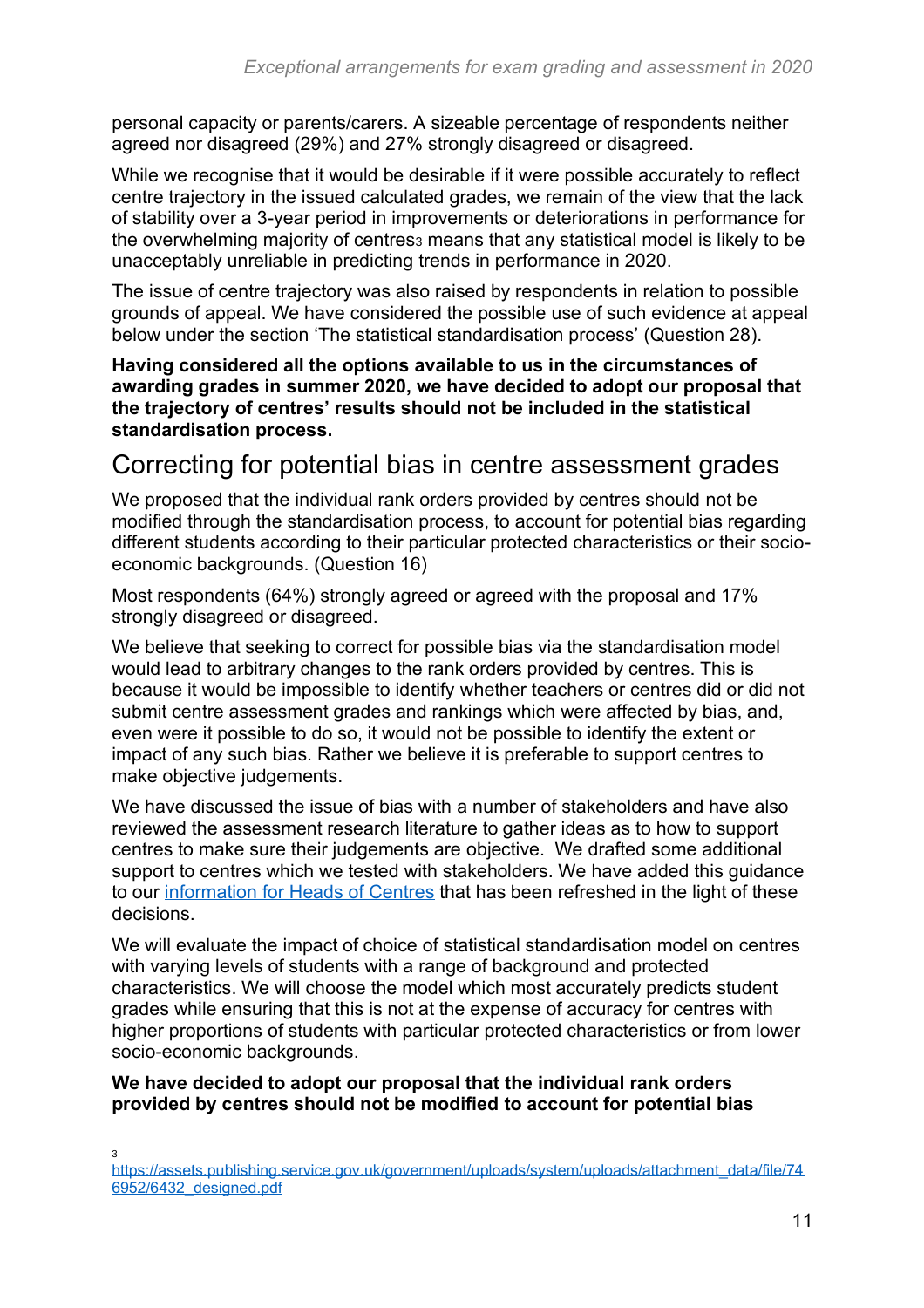**regarding different students according to their particular protected characteristics or their socio-economic backgrounds.** 

**In confirming this we have also provided further guidance to Heads of Centres and reminded them of their duties under equality law. We will consider potential issues of bias when finalising our statistical standardisation model.** 

## <span id="page-11-0"></span>Incorporating the approach into the regulatory framework

We invited views as to whether we should incorporate the standardisation approach into our regulatory framework (Question 17). Most respondents, 62%, strongly agreed or agreed and some commented that this would support consistency across the exam boards. 11% strongly disagreed or disagreed and some commented that they thought that the standardisation approach should only be very cautiously adopted or that the maintenance of standards should be relaxed.

**We have decided to adopt our proposal that we should incorporate the standardisation approach into our regulatory framework.**

## <span id="page-11-1"></span>Appealing the results

#### <span id="page-11-2"></span>*Professional judgements*

We invited views in the consultation on our proposals that students should not have an opportunity to seek a review, through an appeal or otherwise, of the professional judgements underpinning the centre assessment grades (Question 19), and rank order positions (Question 20), which centres intended to submit to exam boards.

Responses to these 2 questions were similar and strength of opinion was, at times, finely balanced. For the first question, 44% agreed or strongly agreed, 15% neither agreed nor disagreed and 40% disagreed or strongly disagreed (Question 19). For the second question, 50% of those who responded to the question either agreed or strongly agreed, 11% neither agreed nor disagreed and 38% disagreed or strongly disagreed (Question 20).

In both cases, students, parents and carers were more likely than other types of respondent to disagree with our proposal.

We have considered how, given the strength of feeling among students in particular, a student could challenge a centre's judgement of their centre assessment grade and/or their position in the rank order for a given subject. The responses to the consultation suggest there are 2 broad reasons why a student might wish to appeal:

a. the student believes their centre underrated their likely performance in the exams, had they gone ahead, possibly because of bias against them; or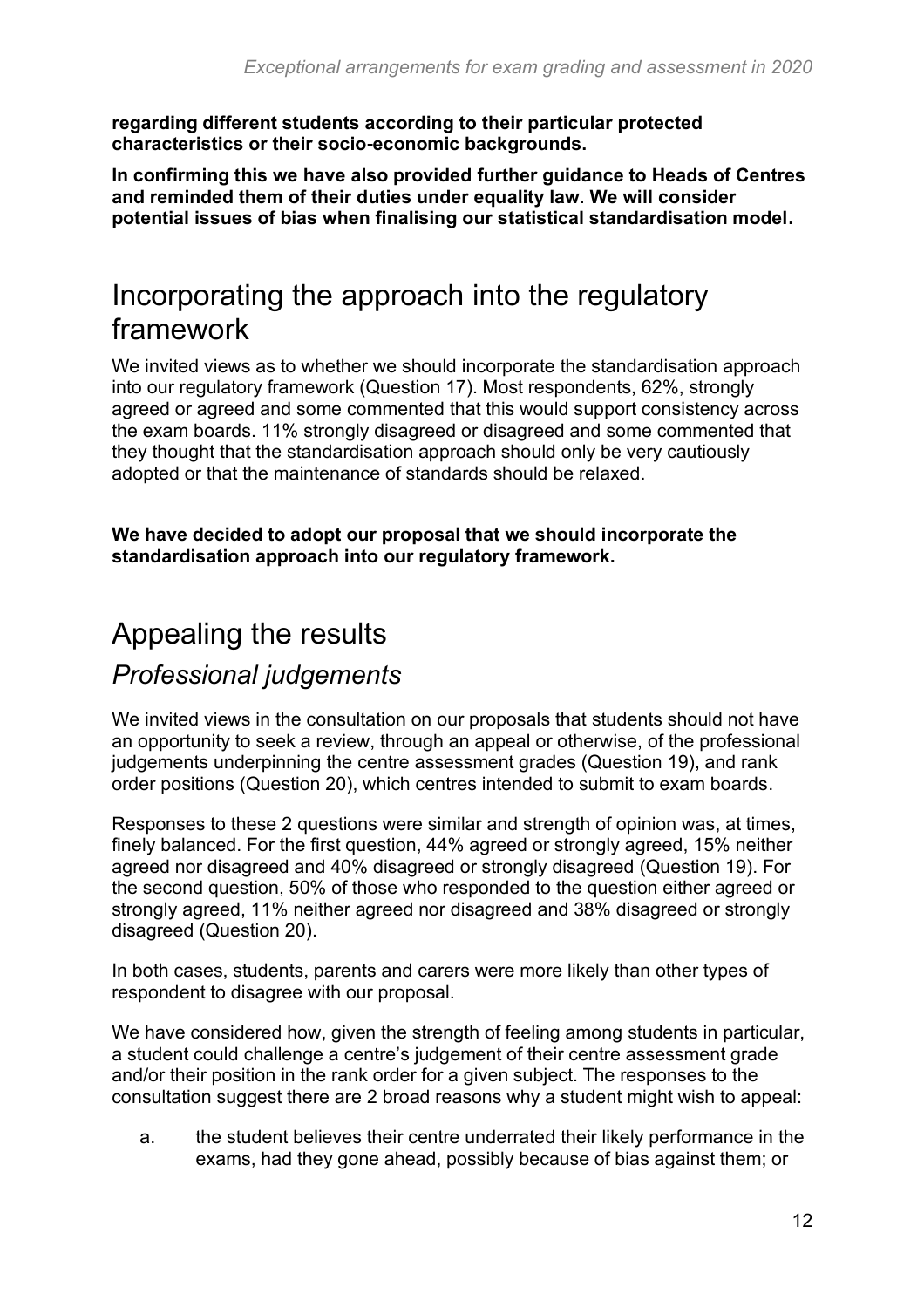b. the centre assessment grade does not reflect their performance in mock exams, classwork and other formative assessments.

Other than in a straightforward case where an administrative mistake has been made, which we consider below, an appeal on either of these grounds would require someone to evaluate the professional judgements underpinning the centre assessment grades and rank order decisions made by the centre, and to decide whether those judgements were accurate. We explained in our consultation that because there is no common assessment to inform the necessary professional judgements, there is no common benchmark or standard against which those judgements could be evaluated by a reviewer or appeal decision maker. In those circumstances, we explained, we did not consider it would be possible for a third party fairly to consider whether those professional judgements were right or wrong. None of the responses to the consultation suggested any workable solutions to this issue.

Even setting aside this problem, however, to allow appeals at this stage time would need to be built into the system to allow for those appeals to be determined. It seems likely the submission of the data to the exam boards would have to be delayed by at least one month to allow for the appeals to be considered. This would delay the issue of results beyond the published dates and impact on some students' ability to progress to the next stage of their lives in a timely way.

In addition, if the centre's original rank ordering was revised following a successful appeal by a student, other students who were affected by the change would then also have to be allowed to appeal against their new position in the rank order – and so on – as each time one student was moved up in the rank order at least one other student would be moved down. This would build in further delay.

Practically, to allow students to be able to appeal against either their centre assessment grade or their position in the rank order before the information was provided to the exam board, students would first need to know both the centre assessment grade and their rank order position. This would require us to reverse the principle we established when we first published information on the arrangements on 3 April that this information should remain confidential, so as to protect the integrity of the process and enhance the reliability of the data. Information about a student's position in the rank order would only be meaningful and facilitate an appeal if the student was given information about at least the students either side of them in the rank order. This would raise issues of confidentiality.

Additionally, we continue to believe – in line with most teachers and their representative bodies who responded to the consultation - that the overall reliability of the model would be compromised if information about centre assessment grades and rank orders was disclosed before being submitted to the exam boards.

There may be rare cases where a student considers centre assessment grades or rank order information was demonstrably affected by bias. If there was evidence of actual bias, which the student could provide, then this could be investigated. Evidence of bias could, regardless of any appeal facility, be raised by a student with their centre as a complaint that would need to be investigated. Similarly, evidence of bias could be presented to the exam board who would then investigate the matter as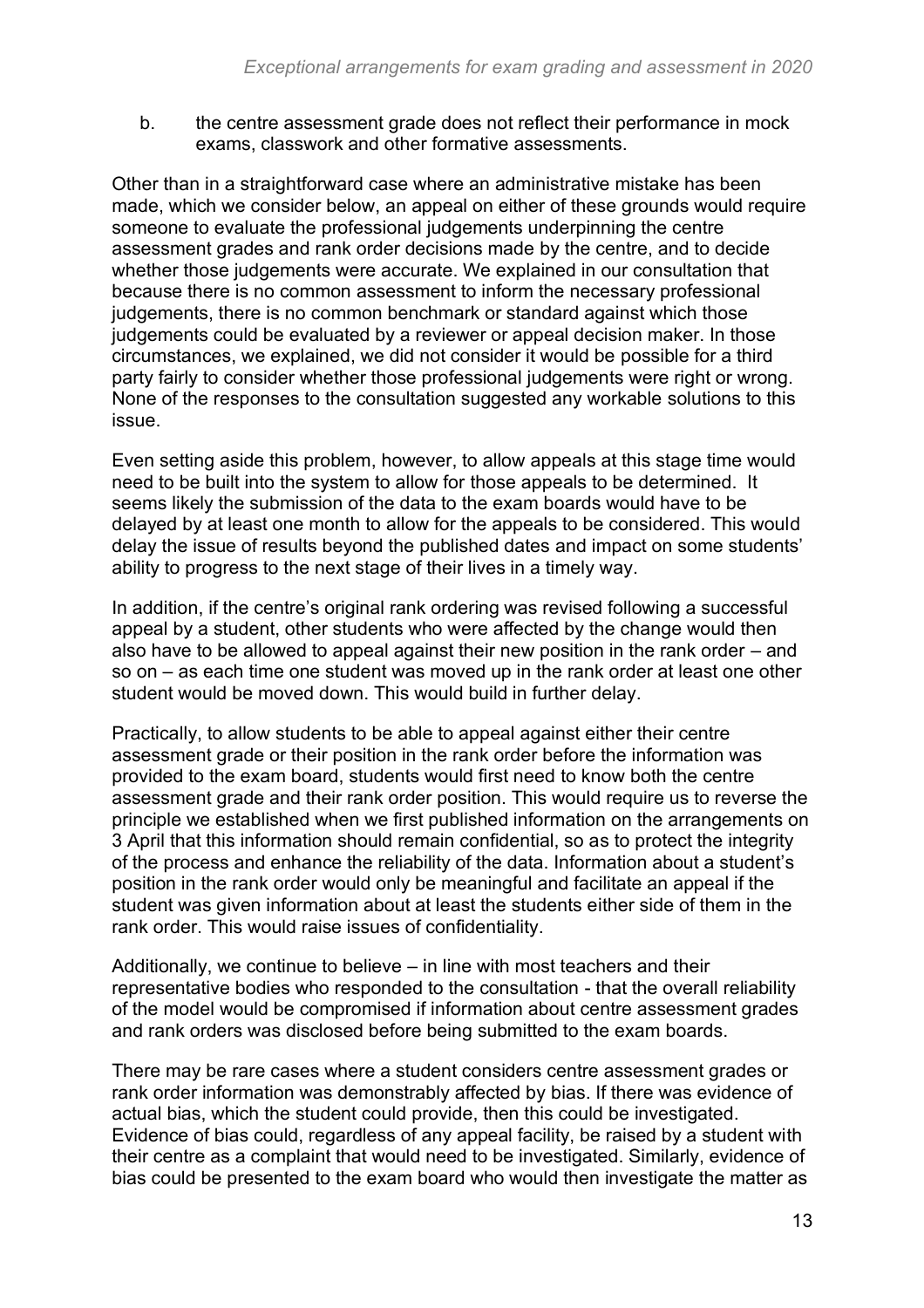alleged malpractice. Our existing conditions allow an exam board to correct results where it concludes that these are incorrect as a result of malpractice or maladministration. There is, therefore, already an opportunity for evidence-based concerns regarding bias to be investigated and addressed, including by correcting results where this is appropriate.

We recognise the possibility that centres might make administrative mistakes in the collation of centre assessment grades and rank order information, or the submission of that data to exam boards. We consulted on a proposal that a centre should be able to appeal on the grounds that it made such a mistake. This will be an extra safeguard to rectify errors. However, as a further safeguard for students, we have decided that we should build into the declaration made by the Head of Centre confirmation that an administrative error check has been undertaken by the centre.

As we explained in our consultation, a student who, on receipt of their results, believes the centre must have made an administrative mistake when submitting their centre assessment grade and/or rank order position to the exam board, could ask their centre to review whether they had made a mistake, including when they submitted data on their behalf to the exam board.

**We have decided that we should adopt our proposal that we should not provide an opportunity for students to challenge their centre assessment grade or their position in the centre's rank order through an appeal. A student will be able to ask their centre to check whether they made an error when submitting a centre assessment grade and including them in the centre's rank order. They will be able to raise a complaint to their centre if they have evidence of bias or that they were discriminated against; they could also pass such evidence on to the exam board who could investigate for potential malpractice.** 

This is in line with the Secretary of State's direction to Ofqual in which he said the appeals process should focus on whether the right data was used and correctly applied, rather than on teachers' professional judgment.

**We have also made a further decision to update the wording of the declaration to be made by the Head of Centre to confirm that the centre has undertaken an administrative check of the accuracy of the data it is submitting to the exam boards.** 

#### <span id="page-13-0"></span>Procedure – centres

We sought views on our proposal that we should not provide for appeals in respect of the process or procedure used by the centre (Question 21).

Thirty eight per cent agreed or strongly agreed with our proposal, 17% neither agreed nor disagreed and 45% disagreed or strongly disagreed. As with questions 19 and 20, students, parents and carers disagreed most with the proposed approach.

We have not prescribed the process or procedures that centres should follow and neither have the exam boards. As explained above, if we prescribed the process and procedures we would need to take a lowest common denominator approach which could prevent more suitable practice being used for particular centres. In the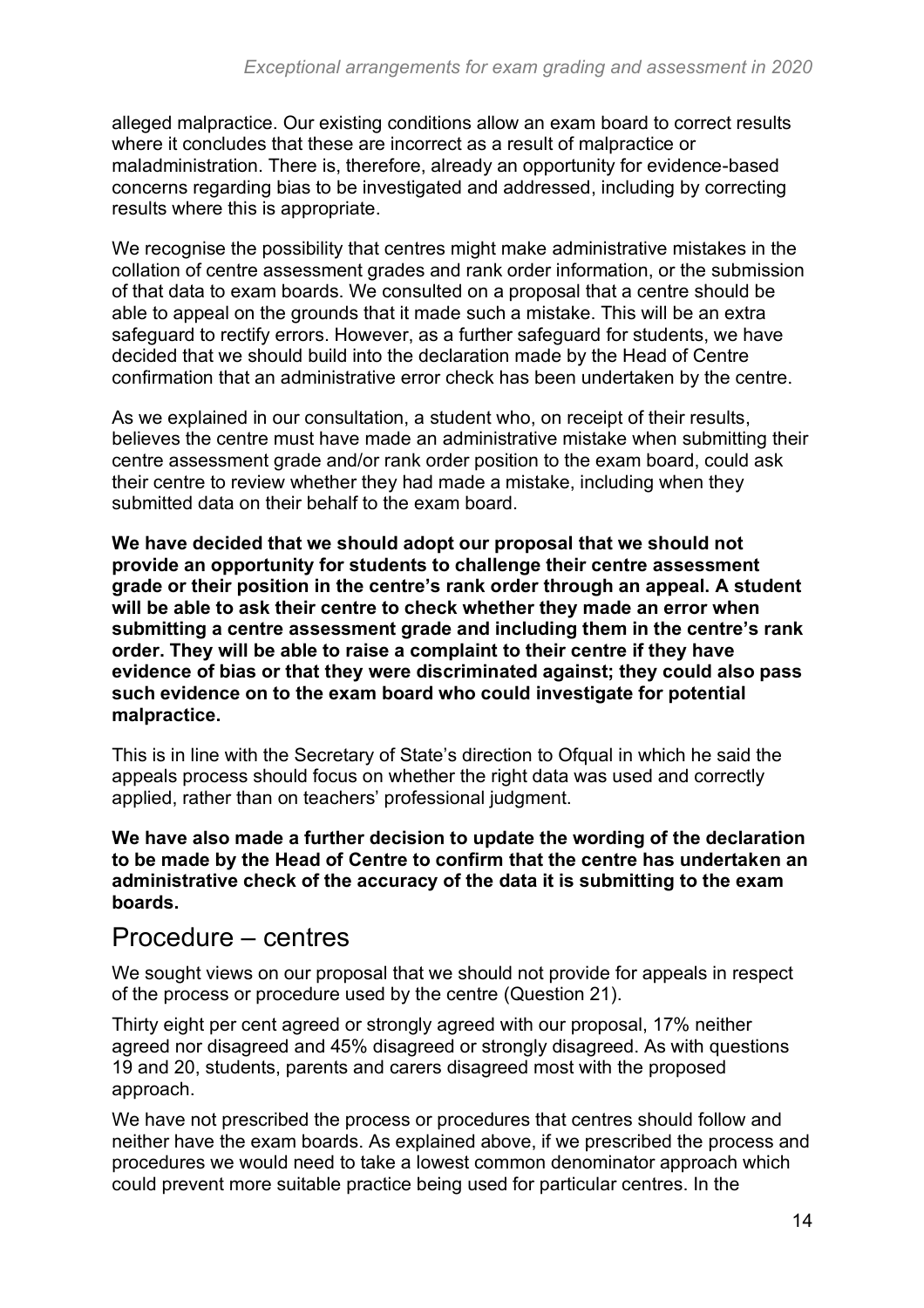absence of a defined process or procedure it is not clear on what basis a student could appeal against the centre's process or procedures. We have explained above how an individual student who had evidence of bias could seek for that to be investigated and how a student who thinks an administrative mistake was made can raise that with their centre.

**We have decided to adopt our proposal that we should not provide for an appeal in respect of the process or procedure used by a centre, although a student could ask a centre to check whether it had made a mistake when it submitted data about the student's likely grade to the exam board.** 

#### <span id="page-14-0"></span>Procedure – exam boards

We proposed that centres should be able to appeal to an exam board on the grounds that the exam board made a procedural error, including that it used the wrong data when calculating a grade and/or that it incorrectly allocated or communicated the grades calculated (Question 22)*.*

Ninety per cent of respondents to this question agreed or strongly agreed with this proposal.

Although there was strong support for this proposal some respondents raised concerns about how it would work and asked for clarity. The risk that the facility could be misused was also raised, for example a centre, knowing that its students' grades would be protected (see decision relating to exam boards not putting down grades of other students as a result of an appeal submitted on behalf of another student (Question 25) below) could claim it had made a mistake with the data it provided in order, post standardisation, to bring about some upward grade changes. In practice, a centre bringing an appeal on the grounds of its own mistake will have to prove its case with evidence.

**We have decided that we should adopt our proposal that we should provide for a centre to appeal to an exam board on the grounds that the exam board used the wrong data when calculating grades, and/or incorrectly communicated the grades calculated.**

**We have additionally decided to make clear in guidance, to address the risk raised, that an appeal brought on the grounds that a centre made an error in the data it submitted to the exam board must be supported by clear evidence that an error had been made by the centre.**

**We expect the exam boards to publish information on their appeal arrangements.** 

We have noted concerns from some centres that an exam board might not take into account significant changes in the demographic make-up of the centre's cohort in one or more subjects. The standardisation model used by the exam boards will assume that the progress made by a centre's 2020 GCSE cohort since KS2, and its 2020 A level cohort since GCSEs, is in line with the progress made by its students in previous years. However, in a small number of centres a significant change this year in the demographic make-up of the cohort might bring that assumption into question.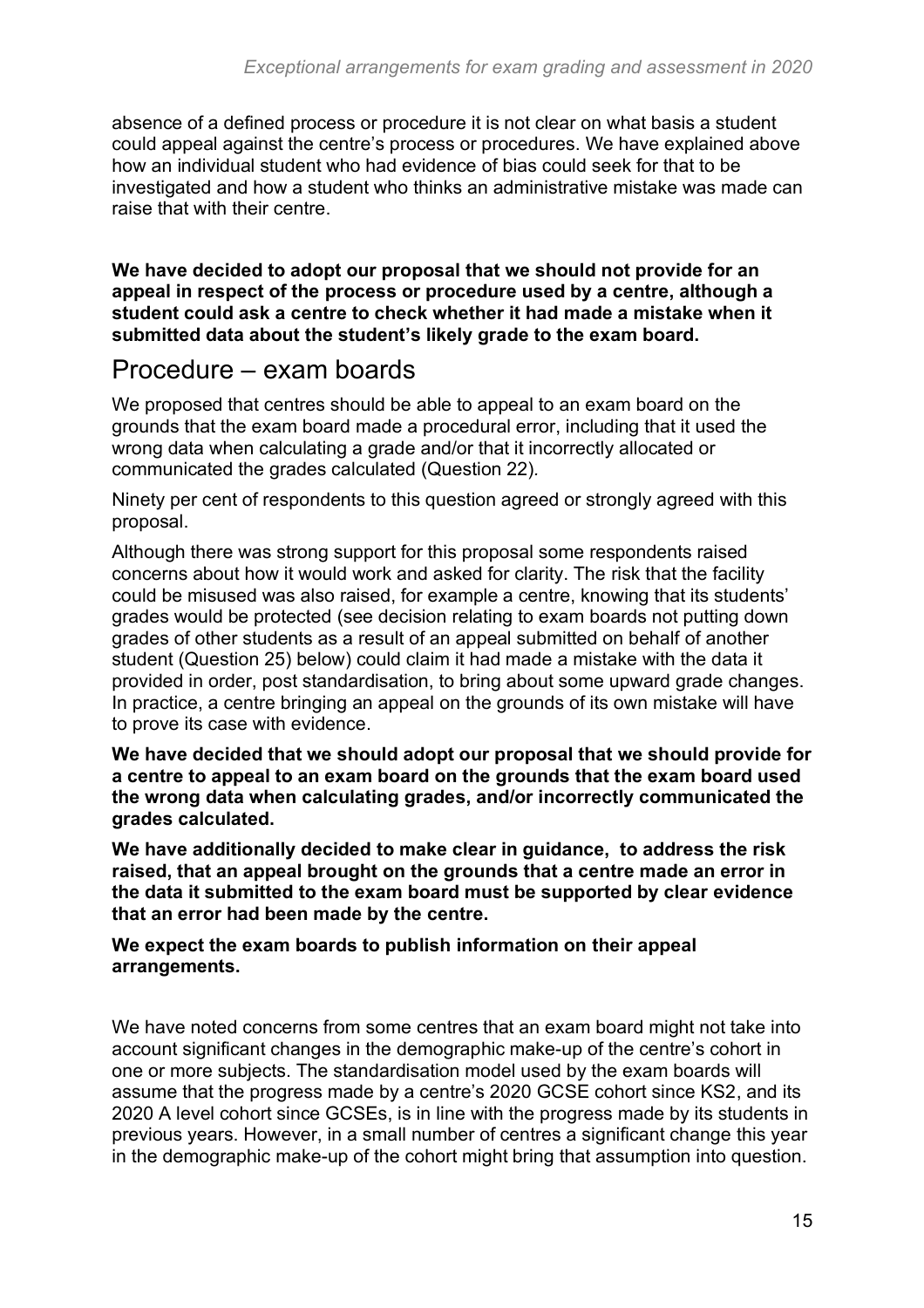We are investigating whether it is possible to identify from previous years' national data how, and the extent to which, specific significant changes in the demographic make-up of a centre's cohort typically affects a centre's performance relative to previous years. If we can identify such a relationship, we will look for a way to enable a centre to make a case that the exam board had not used reliable data when it standardised its centre assessment grades for a subject. We would need to be assured that the approach was fair to students overall.

It will not be possible, in the time available, for the exam boards to take into account such changes in the demographic make-up of a centre's cohort before results are issued. The exam boards will not have all the necessary data available and we will need to be assured that, if certain demographic changes were taken into account, results overall would remain fair to students in all centres. If the data was available and used before results were issued, exam boards would also need to take into account changes that would indicate the exam performance of a centre's 2020 cohort would have been weaker as well as stronger than that of the previous years' cohorts. This means that if we do decide, following our investigations, that there should be provision for a centre to ask an exam board to review the data it used for standardisation, because of a significant change to its demographic make-up, this would need to be done after results had been issued, potentially as an additional ground of appeal.

We will aim to make and announce a decision on this possibility before the end of June.

### <span id="page-15-0"></span>Who should be able to submit a request for an appeal?

We invited views on our proposal that exam boards should only consider appeals submitted by centres and not those submitted by individual students (Question 23)*.* Forty-seven per cent agreed or strongly agreed, 11% neither agreed nor disagreed and 42% disagreed or strongly disagreed. Again, most of those who disagreed were students, parents and carers.

Normal practice is for the exam boards only to accept requests for review of marking and appeals from a centre; requests are allowed directly by private candidates. Arguments put forward in favour of allowing individual students to appeal directly to an exam board typically focused on concerns from students and parents or carers that their centre might not wish to pursue an appeal against a decision of which they were a part.

We have considered whether we should replicate in the requirements for this summer the provision that normally applies whereby the exam boards require centres to operate an internal process through which a student can challenge a centre's decision not to appeal to the exam board on the student's behalf.

As such a provision exists within the normal review and appeals arrangements for these qualifications and, given the strength of feeling of students and parents about direct student access to an appeal facility, we have decided to include a similar requirement for this summer. This means a student who, having received their results, considers an administrative mistake must have been made can ask their school to consider an appeal on this basis. If the school refuses, the student must be able to appeal that decision to someone else within, or appointed by, the school.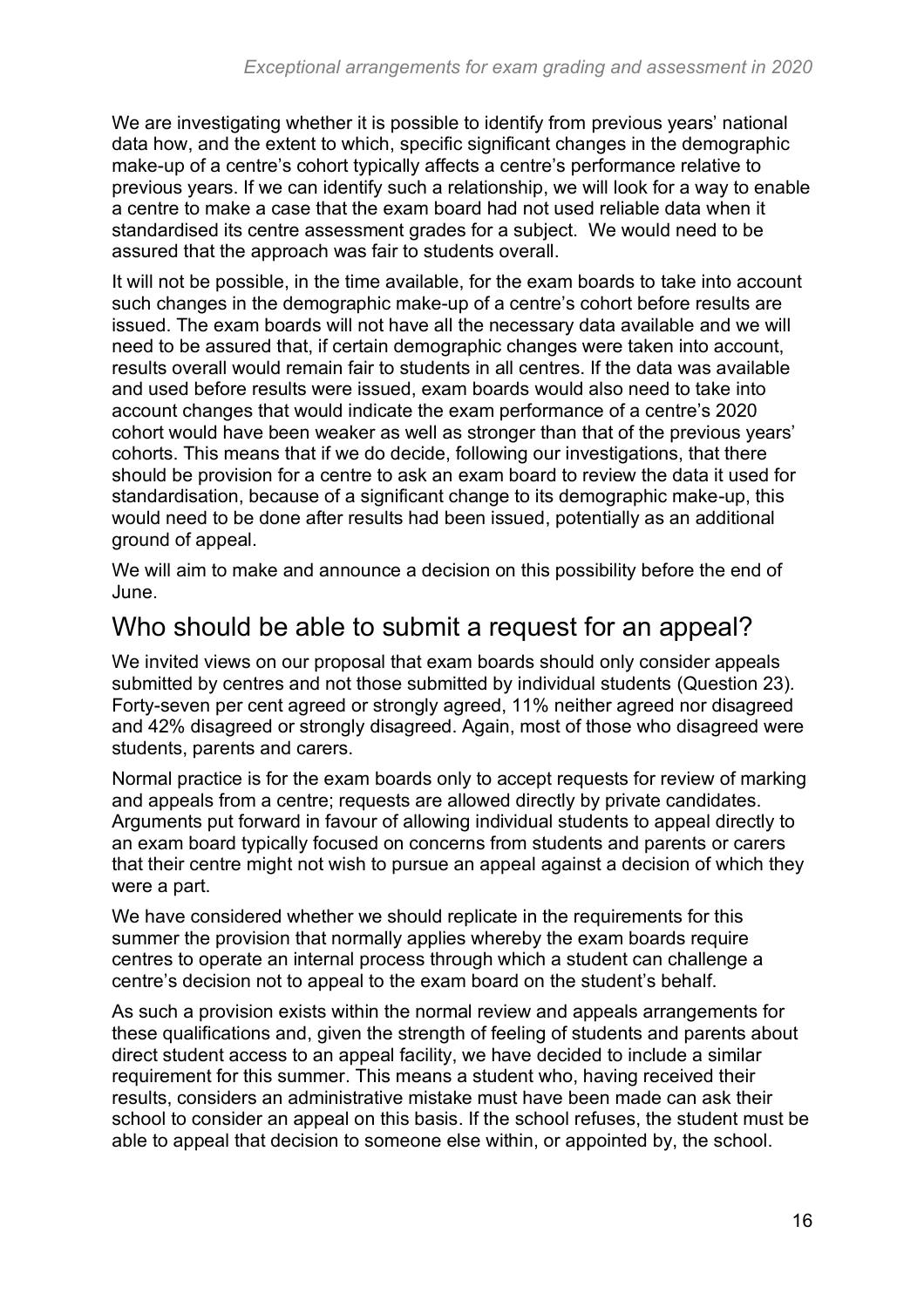**We have decided to adopt our proposal that exam boards should only consider appeals submitted by centres, not by students directly. We have also decided that the regulatory requirements for 2020 will require exam boards to make sure centres provide for students to appeal within the centre:** 

- **(i) against a centre's decision not to seek from the exam board any information the exam board holds that would be needed for an appeal; and/or**
- **(ii) not to appeal to the exam board.**

### <span id="page-16-0"></span>Obtaining consent

We proposed that we should not require an exam board to ensure consent had been obtained from all students who might be affected by the outcome of an appeal before that appeal was considered (Question 24). Forty-seven per cent agreed or strongly agreed with this proposal; 24% neither agreed nor disagreed and 28% disagreed or strongly disagreed.

We also proposed, however, that exam boards should be prevented from putting grades down as a result of an appeal for any student other than the student, or students, on whose behalf the centre submitted the appeal (Question 25). Eighty five percent agreed or strongly agreed; 10% neither agreed nor disagreed and 5% disagreed or strongly disagreed.

These 2 questions should be considered together. Respondents' comments made it clear that seeking consent would be important if other students' grades could go down and significantly less important if the proposed grade protected in was in place.

**We have decided to adopt our proposal that we should not require an exam board to ensure consent has been obtained from all students who might be affected by the outcome of an appeal before that appeal is considered.**

**We have decided to adopt our proposal that where an appeal is brought on behalf of one or more (but not all) students in a centre's cohort, the regulatory requirements for 2020 should protect the grades of those students not involved in the appeal.**

#### <span id="page-16-1"></span>Correcting results

In their responses to our consultation, some of the exam boards sought clarification on what they should do if, through an appeal or more generally through their own checks they found they had made a mistake, resulting in some students receiving the wrong grades.

We had intended that the normal provisions would apply whereby the exam board would have regard to our guidance on what to do when it finds it has issued the wrong results. This guidance takes the exam board through a number of questions to consider before it decides whether to correct the error in all, some or no cases.<sup>4</sup>

<sup>4</sup> <https://www.gov.uk/guidance/ofqual-handbook/section-h-from-marking-to-issuing-results>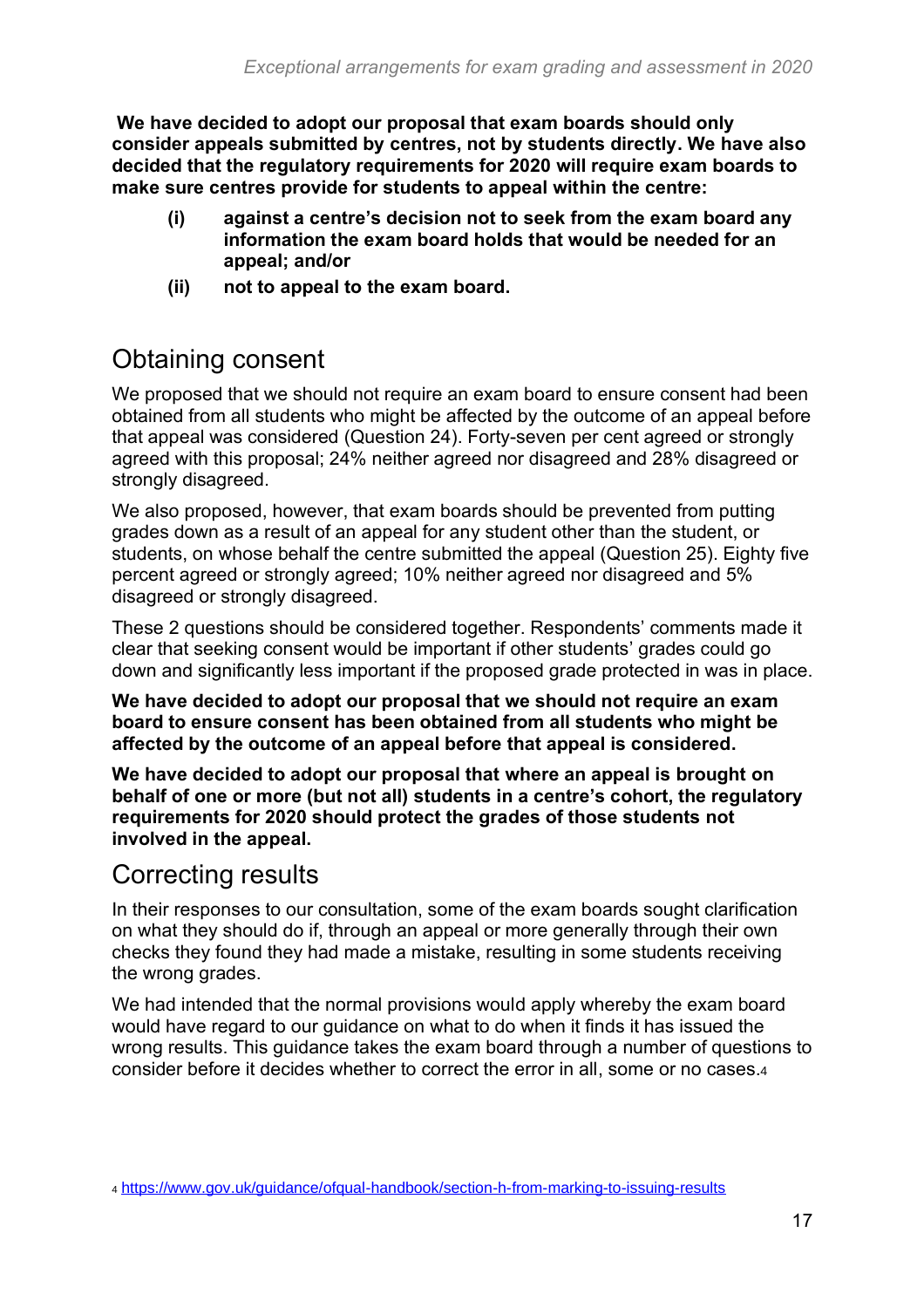#### <span id="page-17-0"></span>Who can evaluate the grounds for appeal and a simplified appeal process

We proposed that, in order to allow exam boards to quickly identify and correct any errors in the way results were calculated, we should permit exam boards to allow people who were involved with the initial calculation of grades to be involved in the evaluation of appeals (Question 26).

Seventy three per cent agreed or strongly agreed with our proposal; 14% neither agreed nor disagreed and 13% disagreed or strongly disagreed.

Linked to the previous proposal (Question 26), we proposed that exam boards should be allowed to run a simplified appeal process (Question 27).

Eighty per cent agreed or strongly agreed; 11% neither agreed nor disagreed and 9% disagreed or strongly disagreed.

Our proposals on these 2 points were premised on the desirability that obvious errors in the way calculated grades had been generated for one or more students should be quickly found and corrected, with a full and formal appeal facility remaining available should a centre wish to use it.

**We have decided to adopt our proposals that the exam boards should be permitted both to involve in their evaluation of appeals people who had been involved in generating the original grade(s) and to run a simplified appeal process.**

#### <span id="page-17-1"></span>The statistical standardisation process

We invited views on our proposal that we should not provide for appeals in respect of the operation of the statistical standardisation model (Question 28)*.*

Twenty six per cent of respondents to this question agreed or strongly agreed: 28% neither agreed nor disagreed and 46% disagreed or strongly disagreed.

The strength of opposition varied across respondent groups with students, parents and carers disagreeing heavily (agreement rates of less than 20%) but a greater degree of support coming from teachers, schools and colleges, academy chains, awarding bodies and subject representative or interest groups (ranging from 30% to 45%).

In many cases respondents' disagreement, as explained in their comments, reflected their concerns about our proposals for how the statistical standardisation process will operate. For example, respondents who disagreed with our proposal that the trajectory of centres' results should not be taken into account at the statistical standardisation stage, or who considered that the impact of changes in the make-up of a centre's cohort of students might undermine the fairness of the statistical standardisation model, tended also to disagree with our proposal not to allow appeals against the operation of the statistical standardisation model. Respondents' specific concerns have been covered under the analyses for the relevant questions (Questions 13 to 18) but their comments and concerns have been considered in reviewing this proposal also.

We know that some centres might believe that their students in 2020 would have performed better, had exams taken place, than their 2018 and 2019 cohorts, even when prior attainment was taken into account. We also recognise the potential for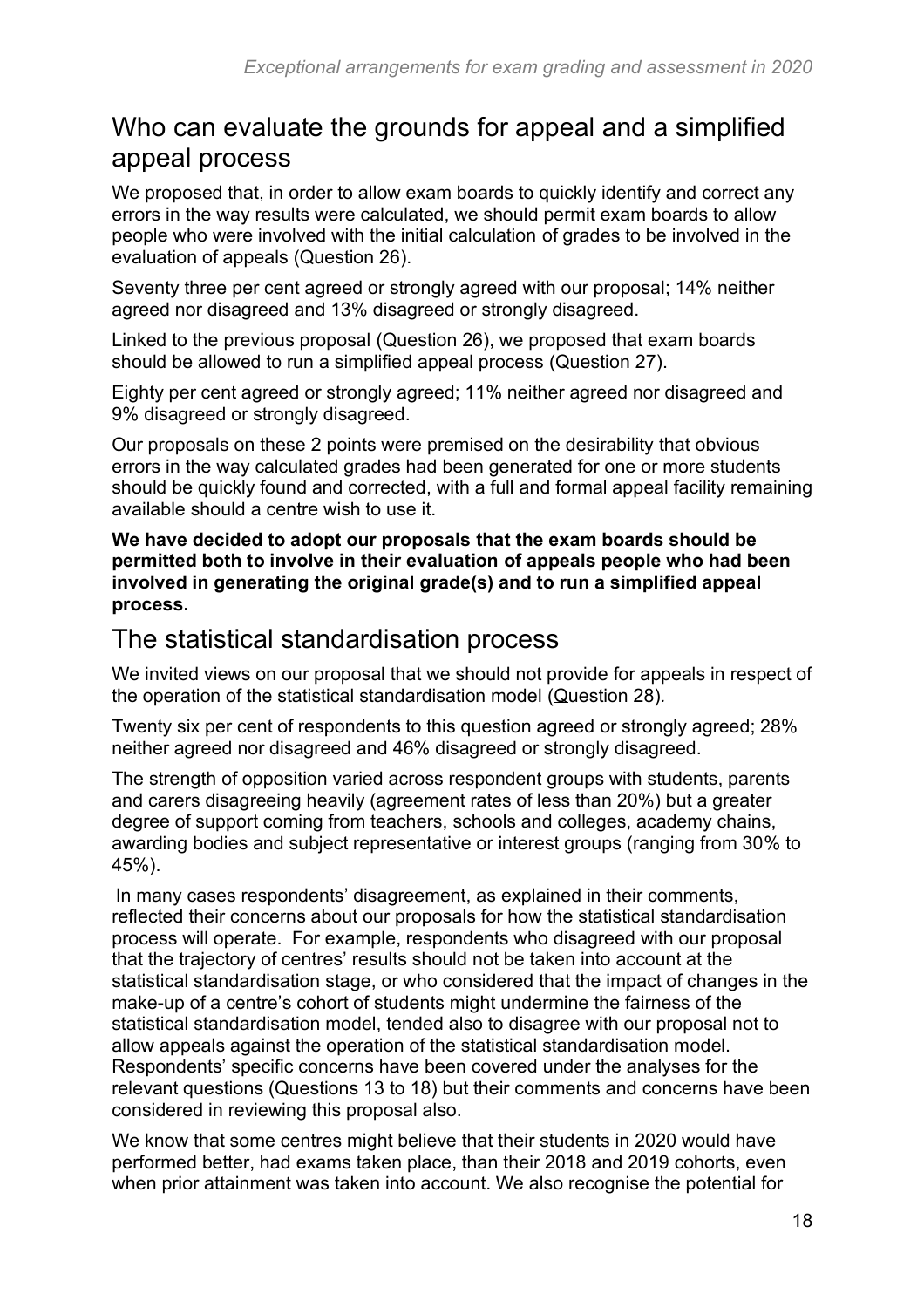such centres to feel dissatisfied if results this year were constrained by the performance of their students in recent years. In most cases, the best way for students to demonstrate their abilities will be to take exams in the autumn series.

However, as explained above, we have decided to investigate whether it would be possible, using previous years' national data, to identify how any significant changes in the demographic make-up of a centre's cohort would likely have affected its students' exam performance this year, relative to previous years and how such evidence could be used in an appeal by a centre about the reliability of the data used by an exam board when it standardised its centre assessment grades.

We will aim to make a decision on this possibility, and publish that decision, before the end of June.

We have given further consideration to whether a centre should be able to challenge the operation of the standardisation model on grounds other than a significant change to the demographic make-up of its cohort. This could be through an appeal against the operation of the standardisation model or potentially through an application, alongside the submission of centre assessment grades and rank order information, for some exceptional circumstances to be taken into account.

Whatever the timing of any possible challenge to the standardisation model, we have not been able to identify any evidence that could be presented in support of such a challenge which could be considered in a way that would be fair for all students and centres.

We have considered suggestions made in response to our consultation, for example, whether a centre should be able to base an appeal on an Ofsted report which showed a dramatic turnaround for the school. However, Ofsted reports are written at school level so a report would provide limited insight into how the 2020 cohort might have performed in each subject (and it is rare that all subjects improve in an even way and to the same timescale even where the quality of education has improved). Ofsted reports are not written to provide evidence of likely improvements in exam performance and there is insufficient evidence of an immediate correlation between rapid improvement against Ofsted criteria and dramatic improvement in exam results. Not every centre who was expecting to see improved grades this year would be able to draw on a recent Ofsted report as evidence.

We have considered whether a centre should be able to put forward evidence of improvements using standardised tests of aptitude. Although these might provide a more direct link to academic performance and a closer correlation to potential exam results, they are 'curriculum free' measures of aptitude rather than measuring ability in specific subjects. Many centres do not use standardised tests. If we allowed those that did to put the outcomes forward as evidence of likely improvement in its 2020 cohort's performance relative to previous years we would be making a provision that would not be accessible to all centres. Such inconsistency of provision and process between centres would, in our view, risk inconsistency in the standards applied and therefore less fair and reliable results.

Other reasons why, in their responses to the consultation, respondents told us they had expected to see a notable improvement in their students' grades this year relative to previous years' cohorts included: the impact of a new teacher; the reduced overlap this year relative to recent years of Ramadan and the exams timetable; a takeover or merger of the school; and increased familiarity with the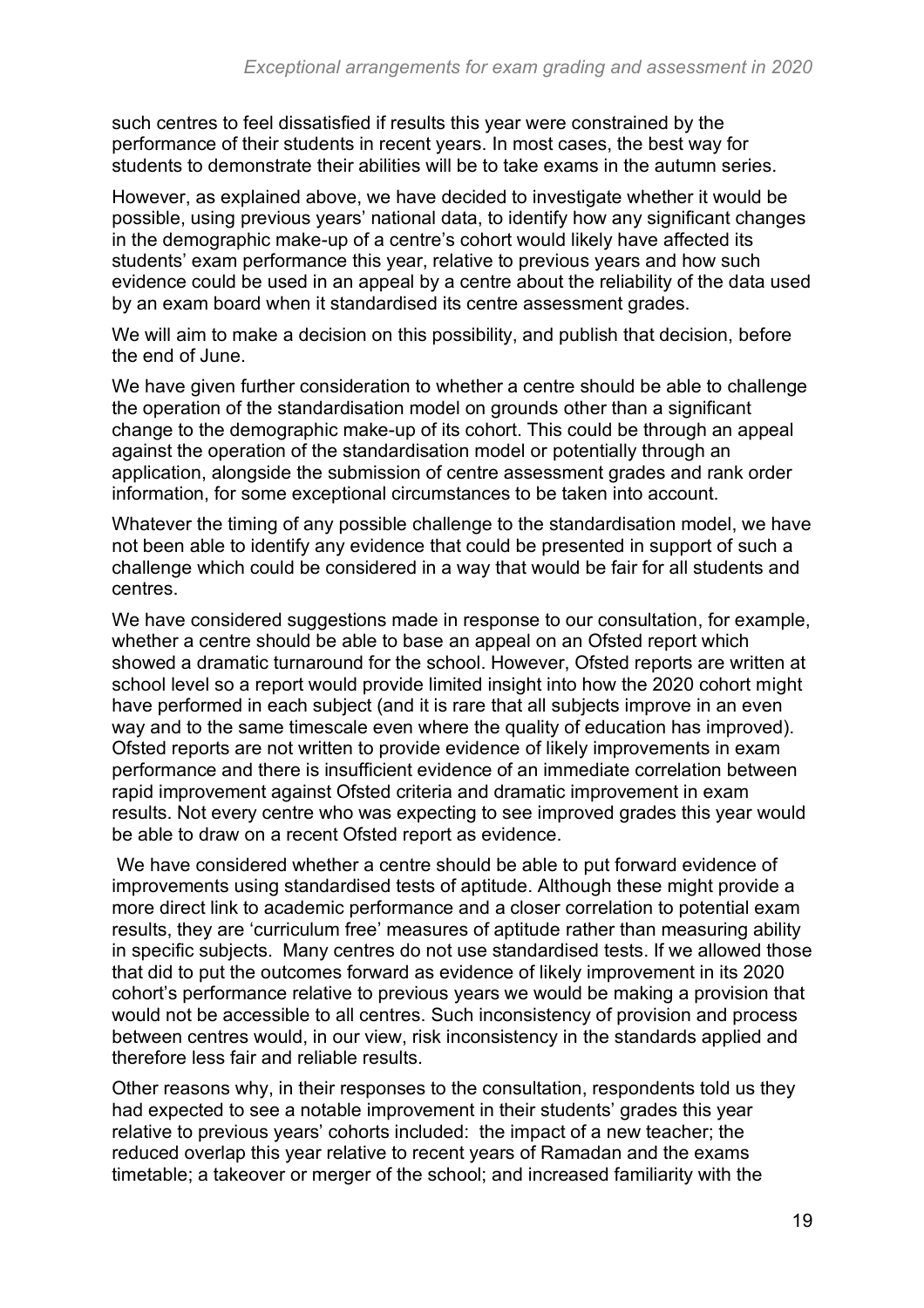teaching of the new specifications (which would apply to all centres). We have not been able to identify how, with any confidence, evidence of any of these factors could be provided by a centre that would demonstrate its 2020 cohort would have performed notably better than those of recent years.

This is not to dispute the view that in some cases individual students or cohorts of students may have done better than the statistical model suggests if the examinations had taken place this summer. Some teachers will have a high degree of confidence that they know this would have been the case. However, because we cannot distinguish between cases where cohorts would and would not have performed better in the exams than the statistics suggest we cannot take into account teachers' views, however strongly held, in setting grading standards nationally.

Even if it were possible to identify categories of evidence which could fairly be taken into account as exceptional circumstances, it is not clear how such evidence should be used to alter results. A decision would have to be taken in each case as to whether the standardisation model should be set aside completely, so the centre assessment grades were unaltered, or whether the model should instead be modified to a greater or lesser extent. This would introduce additional subjectivity and, potentially, unfairness into the model.

We said in our consultation that we considered the consistent application of the statistical standardisation process was central to the maintenance of standards in these qualifications this year. To vary the application of the statistical standardisation model for one student or for a centre's cohort of students, as a result of an appeal, would be unfair to other students at other centres and would undermine standards. Having carefully considered this issue again in light of the consultation feedback, we have identified one possible limited exception but otherwise remain of that view. We continue to consider that we should generally treat the statistical standardisation model as something broadly analogous to the setting of grade boundaries in normal years, against which no appeal is permitted.

**Having considered all the options available to us in the circumstances of awarding grades in summer 2020 we have decided not to provide for appeals in respect of the operation or outcome of the statistical standardisation model. However, we are investigating whether it might be possible and appropriate to allow for appeals where there is reliable evidence of a significant demographic difference between the centre's cohort and the historical data used for statistical standardisation.**

### <span id="page-19-0"></span>Exam Procedures Review Service (EPRS)

Our final question on appeal arrangements concerned the Exam Procedures Review Service (EPRS). We proposed that that access to the EPRS should be available to centres for results issued this summer (Question 29)*.*

Seventy-six per cent of respondents agreed or strongly agreed, 23% neither agreed nor disagreed and 2% disagreed or strongly disagreed. There were no clear comments or rationales provided on why the service should not be available to centres.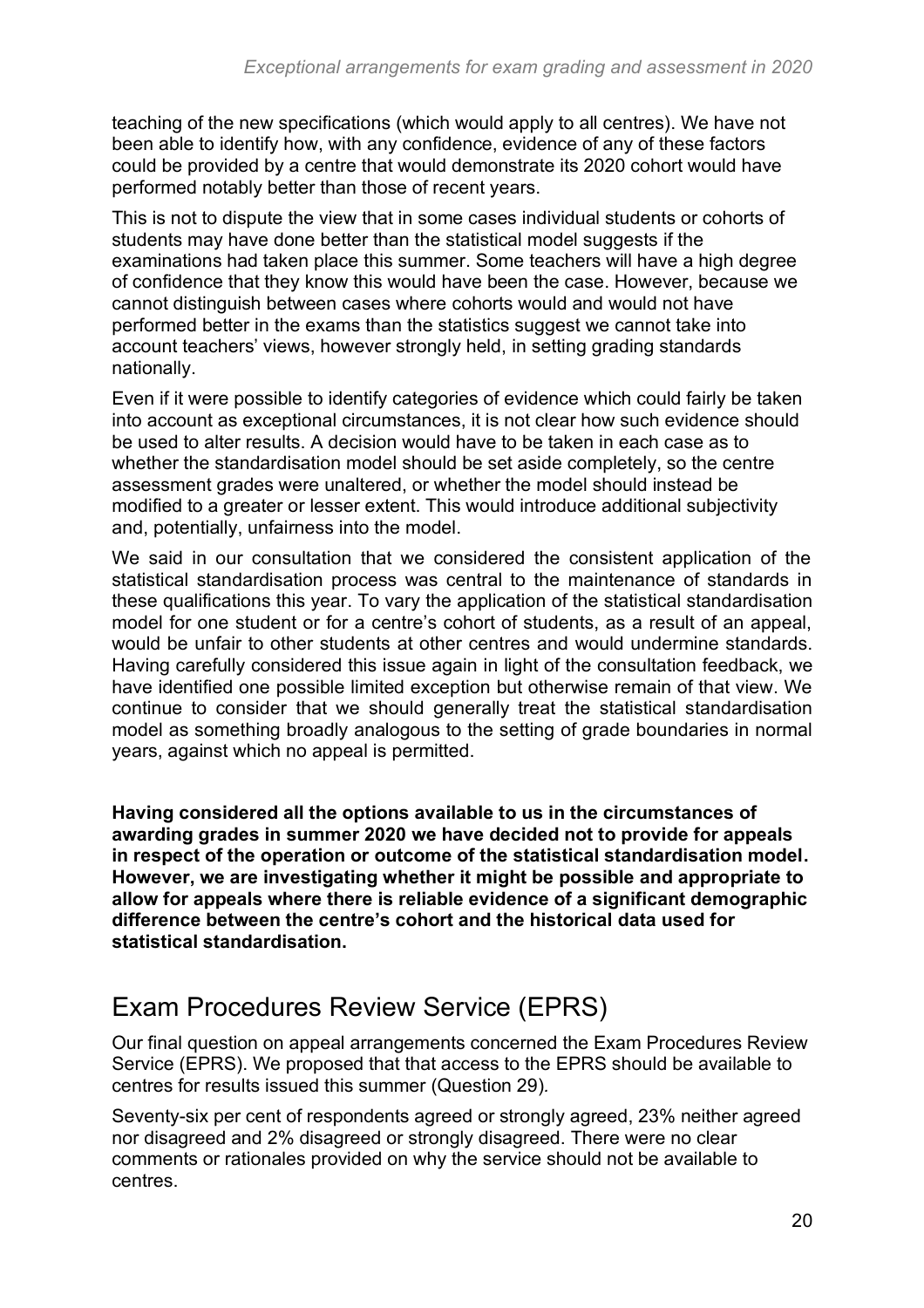#### **We have decided to adopt our proposal that the Exam Procedures Review Service, operated by Ofqual, should be available to centres for results issued this summer.**

We received a range of further comments on the appeal arrangements for this summer.

We did not consult on who should cover the costs of appeals, although a number of respondents suggested that exam boards should not charge for appeals this year. We intend to carry forward the normal provisions that allow the exam boards to charge for appeals if they wish. We know the exam boards are considering how the exceptional arrangements for 2020 should be reflected in fees charged for their qualifications.

Concerns were also raised about the timeliness of appeal outcomes – both with an eye to the entry date for the additional autumn exam series and for entry to university. It is not possible to say how long it will take the exam boards to complete their evaluation of appeals because we do not know how many will be received. We have, however, considered the manageability of possible appeal arrangements when we have considered the possible options. In particular, we recognise that it would be undesirable if the number and / or complexity of appeals means some, or all, cannot be completed before the autumn exams can be taken.

We received many comments about the on-going confidentiality of centre assessment grades and rank order information, particularly given data protection legislation. [The Information Commissioner's Office has recently endorsed our view](https://ico.org.uk/global/data-protection-and-coronavirus-information-hub/exam-script-exemption/) that the exemption for data generated through the writing of exams will extend to centre assessment grades and to rank order information this year. This will allow 40 days after results days for responses to subject access requests for this information. A number of teachers and schools and colleges asked that the information be permanently protected from disclosure. This would require a change to legislation by government.

## <span id="page-20-0"></span>The autumn exam series

We summarised in the consultation the key issues we were considering about the autumn exam series.

We sought views on our proposal that entries to the autumn series should be limited to students who had entered for the summer series or to those who the exam board believes have made a compelling case about their intention to have entered for the summer series*.* We also proposed students who would normally be entitled to take GCSEs in English language and maths in November should also be able to take exams in those subjects (Question 31)*.*

Seventy-three per cent of those who responded to this question agreed or strongly agreed with our proposal. 16% neither agreed nor disagreed and 12% disagreed or strongly disagreed.

Given the responses to the consultation we currently see no reason to change our proposal on who should be able to take the exams in the autumn. However, as we work through and consult on the detail of the arrangements for the autumn series issues might arise that will cause us to wish to refine the proposed eligibility provisions.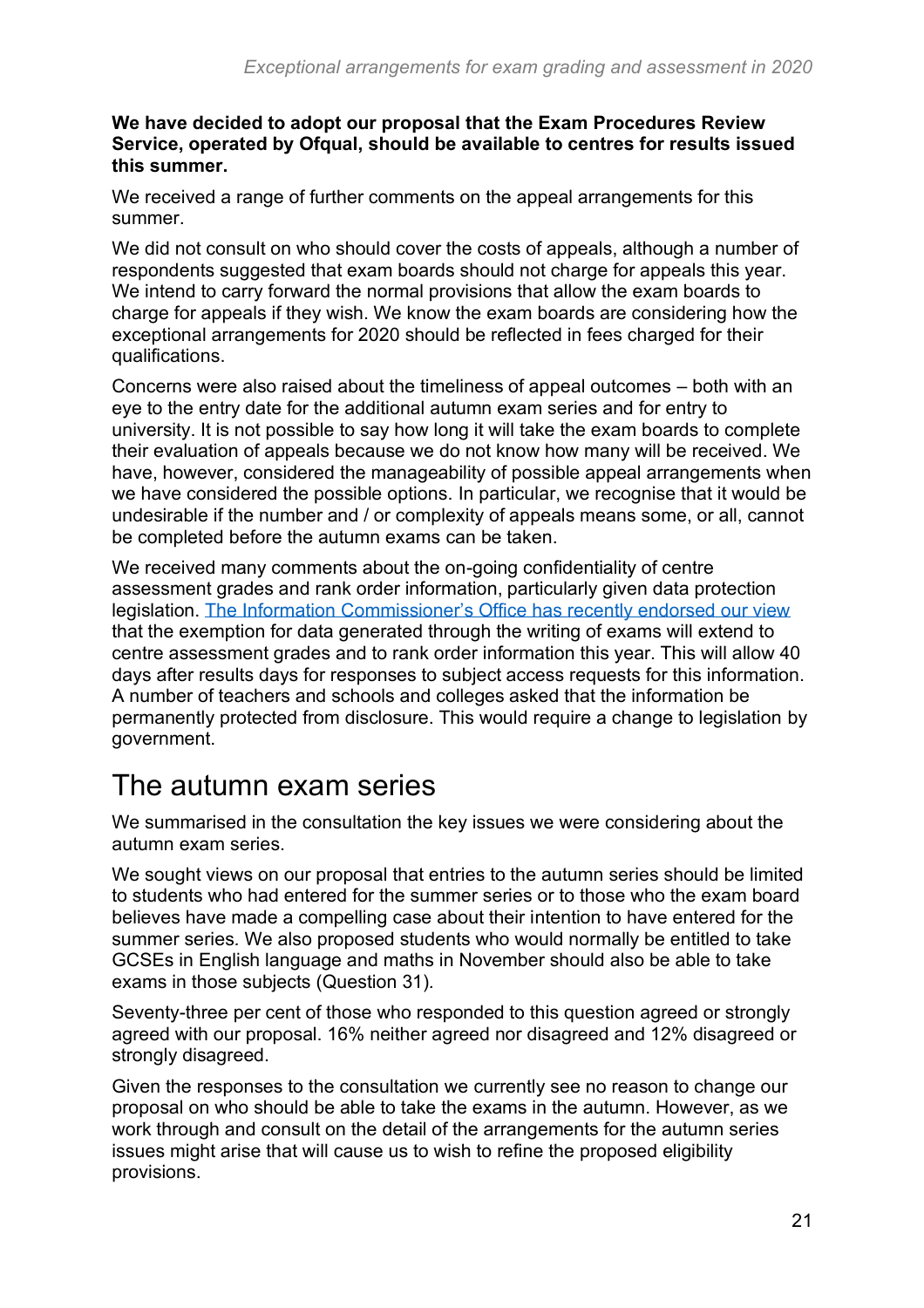**We have decided to defer taking a formal decision on this until we confirm the other arrangements for the autumn exam series, although we are minded, as we proposed in the consultation, to limit entry to the exams to students who had entered for the summer exams and to students who the exam board believes had intended to enter for those exams.** 

### <span id="page-21-0"></span>To which qualifications will the exceptional regulatory measures apply?

We invited views on our proposal that for this summer results for Extended Project Qualifications (EPQ) and the Advanced Extension Award in mathematics should be determined in the same way as GCSEs, AS and A levels and awarded on this basis (Question 32 and Question 35).

Seventy-seven per cent of those who responded to the question agreed or strongly agreed with 4% disagreeing or strongly disagreeing. 18% neither agreed nor disagreed.

Some who responded to this question argued that students studying the EPQ should complete (if they have not already done so) their project which should then be marked by teachers and moderated by the exam board in the normal way. Others argued that given the availability of the final or near final projects teachers would be able to provide reliable centre assessment grades for EPQ students.

We understand from talking to the exam boards that award EPQs, and having read the responses to the consultation, that students' projects will have been at different stages of completion when schools and colleges were closed for normal teaching. While we understand that some centres might be able to mark completed projects this will not be the case for all. In the interests of fairness, we propose there should be a consistent approach taken to the grading of all EPQs this year and that this should use the calculated grade approach. As most EPQ work will be at least almost complete, there will be a strong basis for centre assessment grades.

The Advanced Extension Award in mathematics, provided by just one exam board, is assessed by exam. Some respondents argued in favour of issuing results as we proposed but others thought the number of students who take the qualification is so few (355 entries this year) that teachers would find it difficult to provide accurate centre assessment grades and that the qualification should not be awarded this year. Centres that decide it would be preferable for calculated grades not to be issued for this qualification could withdraw their candidates.

**We have decided to adopt our proposal that we should apply the same provisions as GCSEs, AS and A level qualifications to all Extended Project Qualifications and to the Advanced Extension Award in maths.**

### <span id="page-21-1"></span>Building the arrangements into our regulatory framework

We also sought views on whether we should confirm that exam boards will not be permitted to offer opportunities for students to take exams in May and June 2020 (Question 34)*.* The majority of respondents (75%) to this question either strongly agreed or agreed and many commented on the need for fairness for students,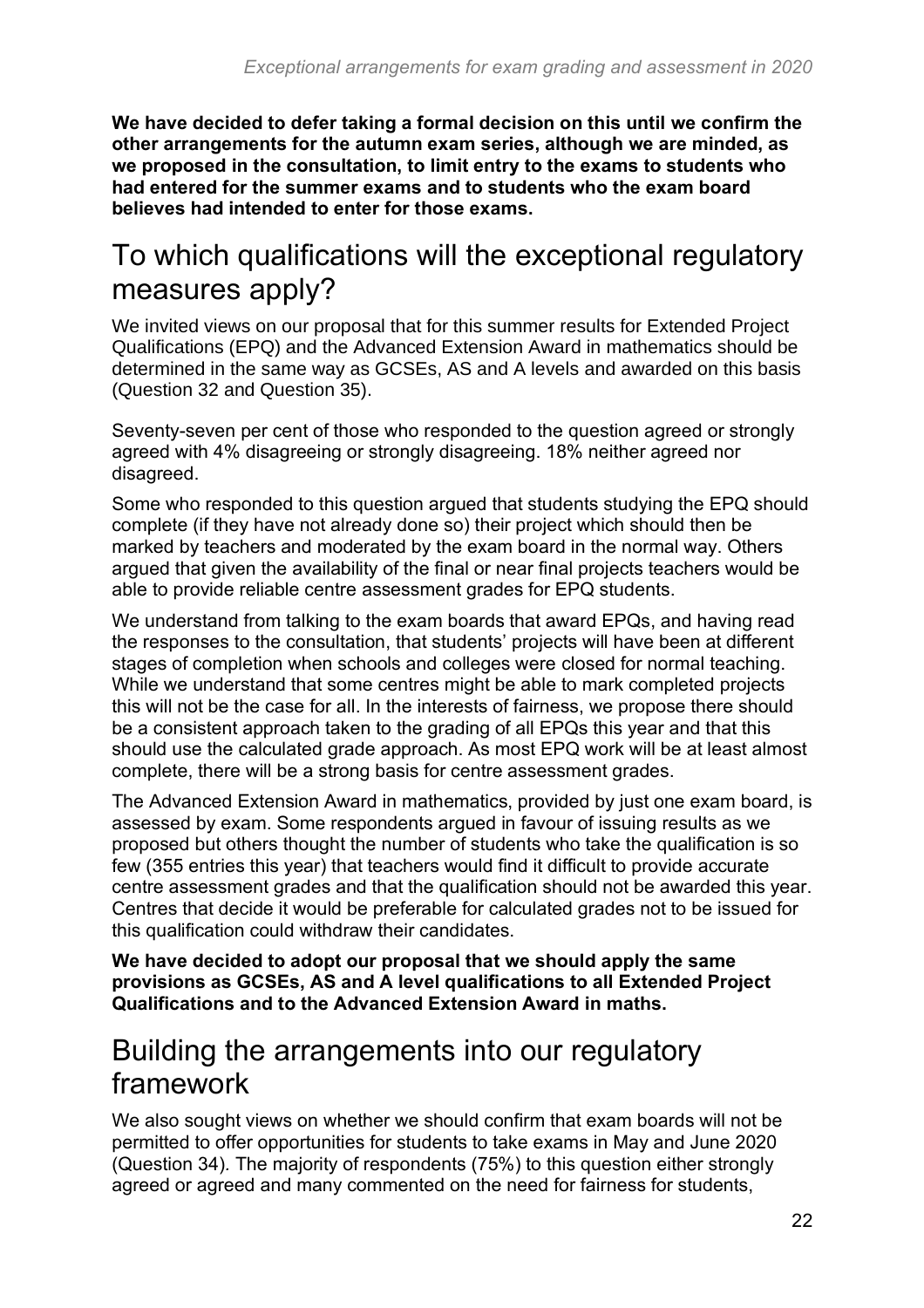reflecting on the disruption to their learning and examination preparation, as well as the implications if there were to be a dual approach to awarding grades this summer. A common comment from those that disagreed or strongly disagreed with our proposal (14%) referenced the availability of examinations as a means of enabling students, who would not otherwise be able to receive a centre assessment grade, to achieve their qualifications.

Given the current health and safety advice we do not believe that it is feasible for exam boards to offer examinations in May and June and, were they to do so, it is not feasible for centres to set up and operate the required examination arrangements.

**We have decided to adopt our proposal that exam boards will not be permitted to offer opportunities for students to take exams in May and June 2020**

## <span id="page-22-0"></span>Implementation timescales

Following the publication of these decisions we will consult with the exam boards which offer the relevant qualifications as we create the framework of conditions and requirements to implement the decisions.

We will publish our conditions and requirements in early June, as soon as possible following the technical consultation.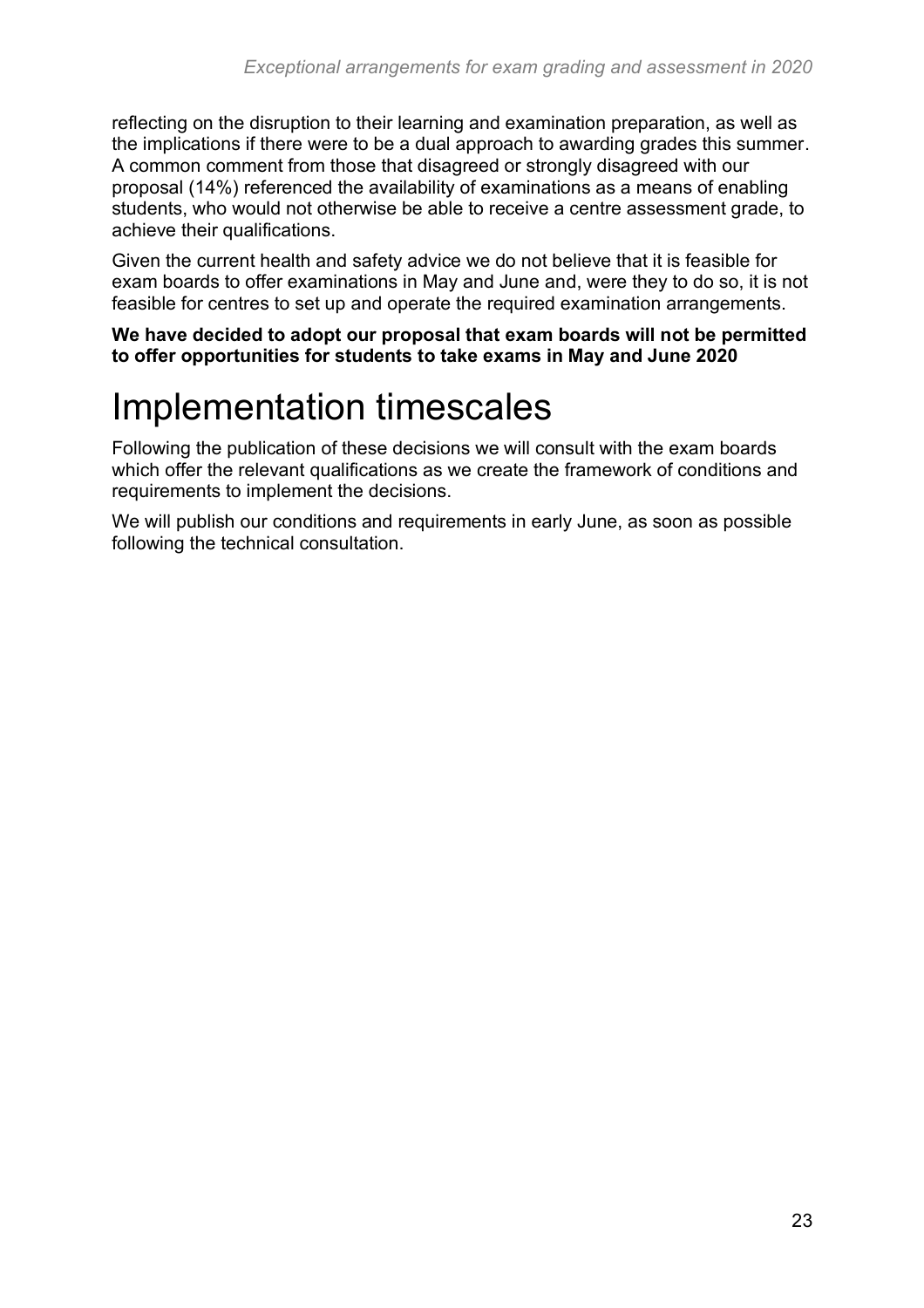## <span id="page-23-0"></span>Equalities impact assessment

The approach we are putting in place to allow the timely provision of results this summer has raised a number of concerns about a potential negative impact on a range of students who share particular protected characteristics. The concerns fall within 4 broad themes:

- that centres will systematically give certain groups of students centre assessment grades lower than the students would have achieved had they taken exams this summer, and/or put them lower in the rank order than appropriate
- that the statistical standardisation model will depress the results of certain types of centre in which particular groups of students are more likely to be based
- that some students will not have access to a grade at all this summer or not at a cost they can afford
- that students entered earlier than usual for certain qualifications would not be able to receive grades

Under the first of these themes, consultation respondents raised concerns that centres might systematically give lower centre assessment grades than they deserve to a range of students, including:

- black and minority ethnic (BAME) students
- students whose first language is not English
- Students from Gypsy and Traveller communities
- disabled students and students with special educational needs
- female students taking sciences
- boys who perform better in exams than their coursework or mock results would suggest
- students who are poor attenders or who have had long and/or regular absences from school, including because of illness, disability or special educational need
- students studying in alternative provision, including Pupil Referral Units and hospital schools
- students from lower socio-economic backgrounds
- looked after students

The reasons given for such concerns include conscious and unconscious bias; teachers' lack of familiarity with particular students/the lack of visibility of the students to the teachers; and students' under-performance in classwork and mock exams relative to their likely performance in the summer exams had they gone ahead.

As explained above, we have included, in our updated information for Heads of Centres on centre assessment grades and rank ordering, some additional information on objective decision-making. We also propose to remind Heads of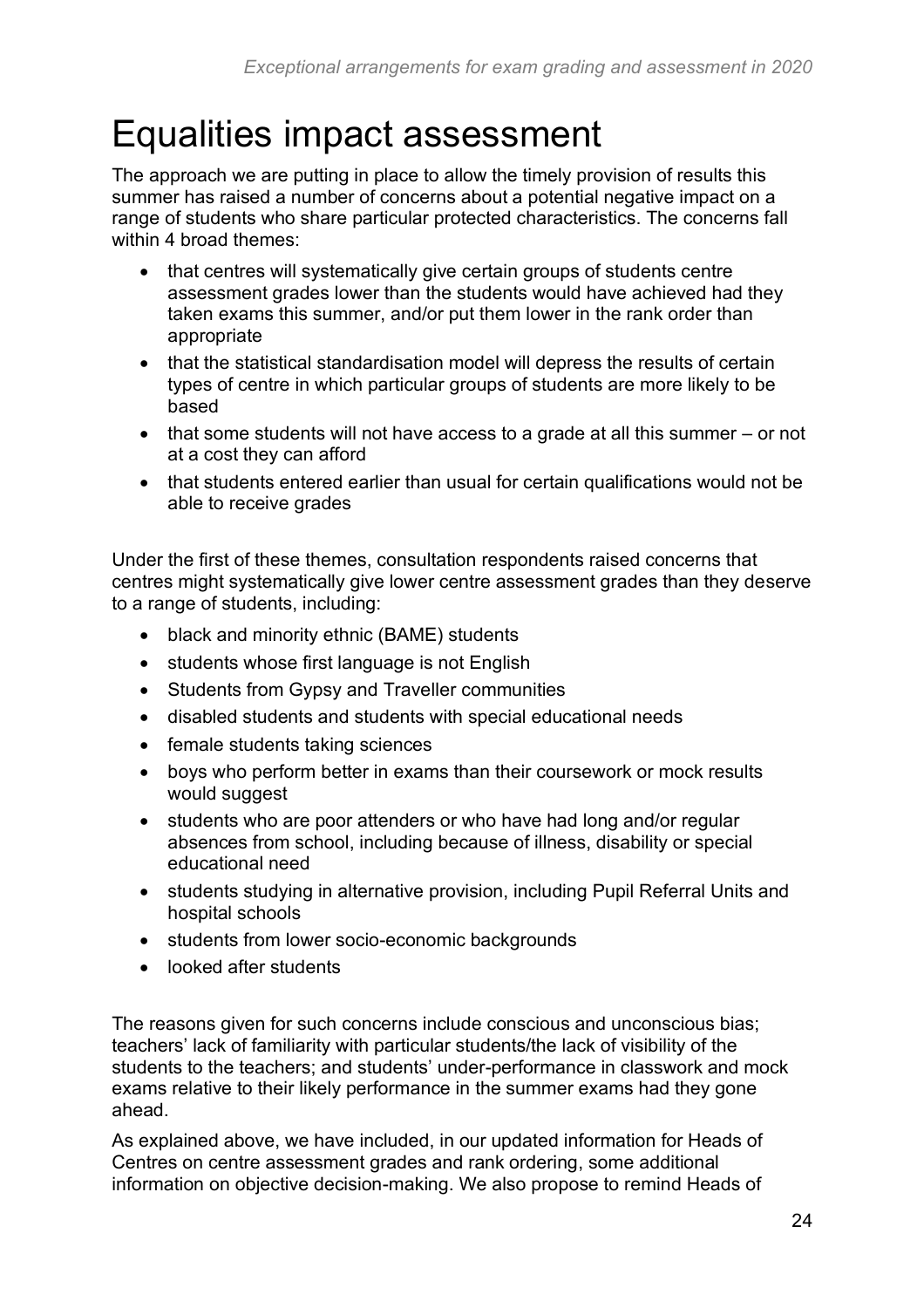Centres of their duties under the Equality Act 2010 and to suggest how they might use data to check for indicators of systematic bias (conscious or unconscious) on likely student performance within their centre. We have carefully considered whether it would be possible to centralise checks for systemic bias within centres. We concluded that this would be very difficult, if not impossible, to do in a timely fashion. Further, a centralised approach might be perceived to undermine rather than support teachers.

We have provided more information on how accurate centre assessment grades and rank ordering might be achieved for students who have moved between schools and/or colleges, who are studying in alternative provision settings and who receive support from specialist teachers, for example visually impaired and deaf students.

As explained above, we are evaluating the impact of choice of statistical standardisation model on centres with varying levels of students with a range of background and protected characteristics. We will consider this evaluation when we finalise our choice of model.

Under the second theme, that the statistical standardisation model will suppress results from certain types of centre in which particular groups of students are more likely to be based, many of the concerns focused on centres on an upwards trajectory. Respondents suggested that such centres, which were focused on wholeschool improvement, typically taught students from lower socio-economic backgrounds. They argued that, unless the statistical standardisation model recognised that performance in this year's exams, had they gone ahead, would have been better than performance in recent years, their students would miss out on the grades they would likely have achieved. Some respondents also raised concerns about SEND students, including those studying in small centres. We discuss these concerns earlier in this document under Question 14.

Centres teaching SEND students raised concerns that given the typically small number of students in their centres, data from previous years would not reliably predict the likely performance of this year's students. Again, we recognise these concerns and we have considered them under Question 14 in this document.

Within this theme were concerns raised by a centre, a teacher and one other organisation, that centres with a large cohort of Muslim students who have been concerned that their students' exam performance in recent years might have been depressed by the coincidence of the summer exam series and Ramadan, were expecting to see improved outcomes this year, given the reduced overlap this year of the exam timetable and Ramadan. They raised concerns that the standardisation model will reflect centres' recent years' outcomes and not take the changed context, had examinations gone ahead, into account. As explained under the Statistical Standardisation Process (Question 28) above, even if we could reliably identify centres that might have been affected in this way, it would not be possible for the standardisation model to identify and reflect statistically unexpected outcomes.

The concerns raised under the third theme – that some students might not be able to receive a grade at all this summer – focused on private candidates who had studied independently outside of a school or college. We have previously considered the options available to these students and welcomed the additional provision made by the exam boards that will allow more of them to receive a grade this summer.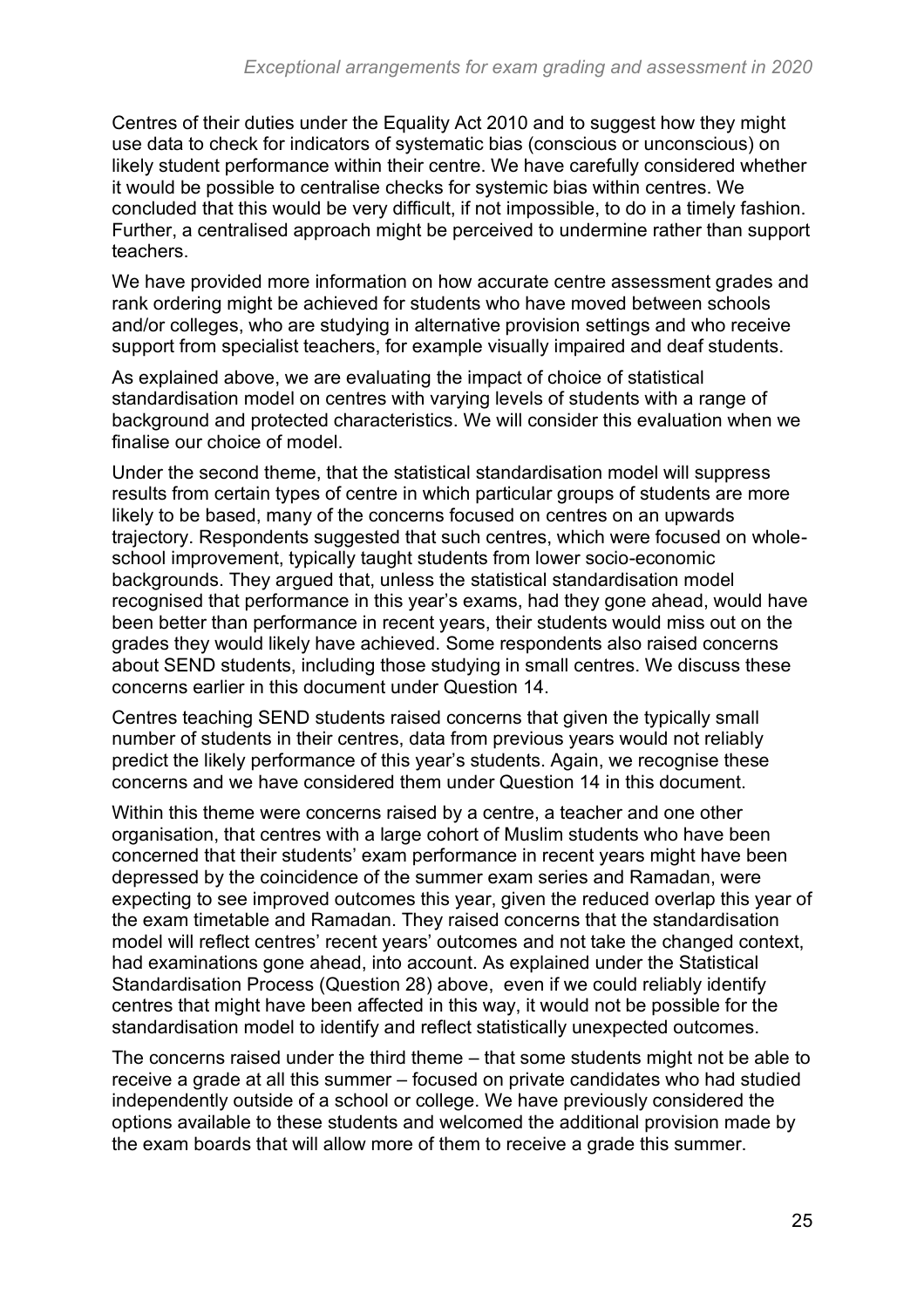Concerns raised under the fourth theme – that students who had been entered for certain qualifications earlier than most were addressed by our decision on 6 May 2020 that there should be no age or year group eligibility requirements for receiving a calculated grade this summer.

Some who responded to the consultation suggested the exceptional arrangements being put in place for this year provide an opportunity to close the attainment gap between different groups of learners. This is not the purpose of the arrangements which are to replicate, as far as possible, the outcomes that would have been seen had the exams not been cancelled.

We recognise the range of concerns that the exceptional arrangements for providing results this summer lack the fairness of exams, in which students can demonstrate their abilities in the same, controlled ways and have their performance objectively marked. We have set out how we can address these concerns as far as we can. We will evaluate the approach to determine the extent to which any of the concerns were realised. We acknowledge that the summer 2020 arrangements will be sub-optimal but, as noted by many respondents, we judge it to be 'the best possible under the current circumstances'. Importantly, it will allow most students to progress to the next stage of their lives without further disruption.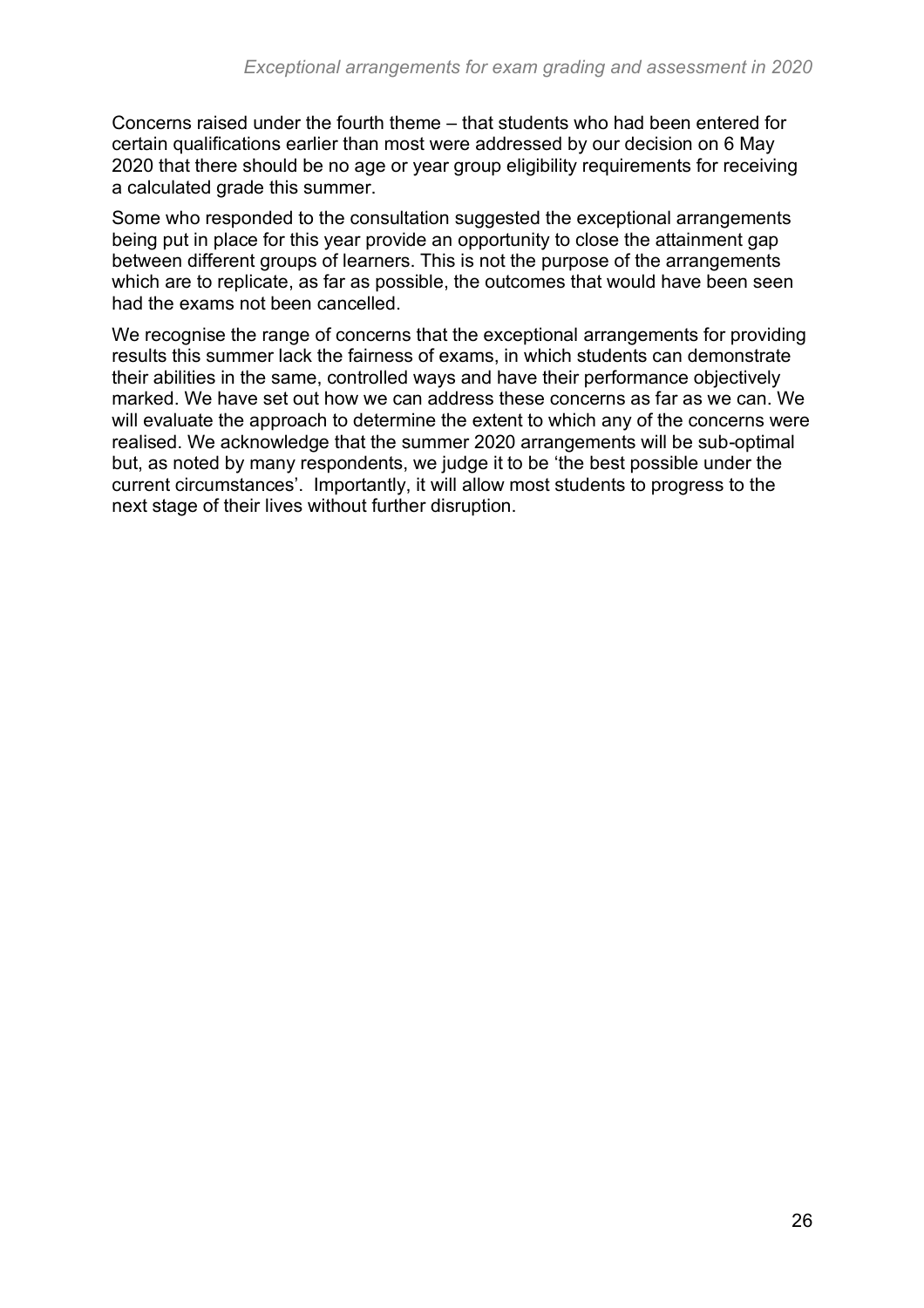## <span id="page-26-0"></span>Regulatory impact assessment

A wide range of issues were raised in response to our questions about the activities associated with the development and delivery of this year's exceptional arrangements, their costs and suggestions for alternative approaches that could reduce the burden on the parties involved.

The exam boards that responded listed a range of additional activities that they will be undertaking this year – both to issue results in the summer and to run an additional exam series in the autumn. They also listed activities that they will not be undertaking, notably marking exam papers. They have not yet attempted to quantify the overall additional costs and savings, noting the unknown nature of the cumulative burdens they are facing, including, potentially, to assessment arrangements in autumn 2020 and summer 2021.

Some of the issues raised were not directly connected to the options on which we consulted or within our power to address, for example whether and, if so, how much exam boards should pay their examiners whose services they will not engage this summer because the exams are not taking place.

Responses included a number of comments about the potential costs that would be incurred by individual students if eligibility to receive a centre assessment grade was restricted by age or year group – we have decided there should be no such restrictions.

The costs incurred by private candidates were raised by a number of respondents – the costs already incurred and the additional costs they might incur if they have to take exams in the autumn or next summer because they cannot secure a centre assessment grade. Some referred to lost opportunity costs in this context. We have previously considered the particular issues for private candidates of this year's exceptional arrangements and we have acknowledged that unfortunately some private candidates will not be able to progress as they had expected because of the [exceptional arrangements](https://www.gov.uk/government/publications/awarding-qualifications-in-summer-2020) in place for this summer.

Some teacher and centre responses set out the costs to them of producing centre assessment grades and rank order data. The rank ordering requirement was highlighted as particularly challenging by some respondents, especially for centres with large cohorts and for subjects with tiered entries. The exam boards are offering particular support to very large centres to help them manage their rank ordering.

Concerns were raised about the potential burden on centres of responding to multiple subject access and freedom of information requests once the prohibition on releasing centre assessment grades and rank order information is lifted (once results are published). As noted above, the Information Commissioner's Office (ICO) has recently endorsed our view on the exemption for data generated through the writing of exams extending to centre assessment grades and rank order information.

The need for clear guidance on how teachers should determine centre assessment grades and rank orders was raised by some respondents, including guidance on how to avoid bias and on seeking input from relevant specialist staff. We have updated our information for Heads of Centre.

Some respondents suggested the proposed approach was as good as it could be in the circumstances. Others noted that centres would make cost savings by not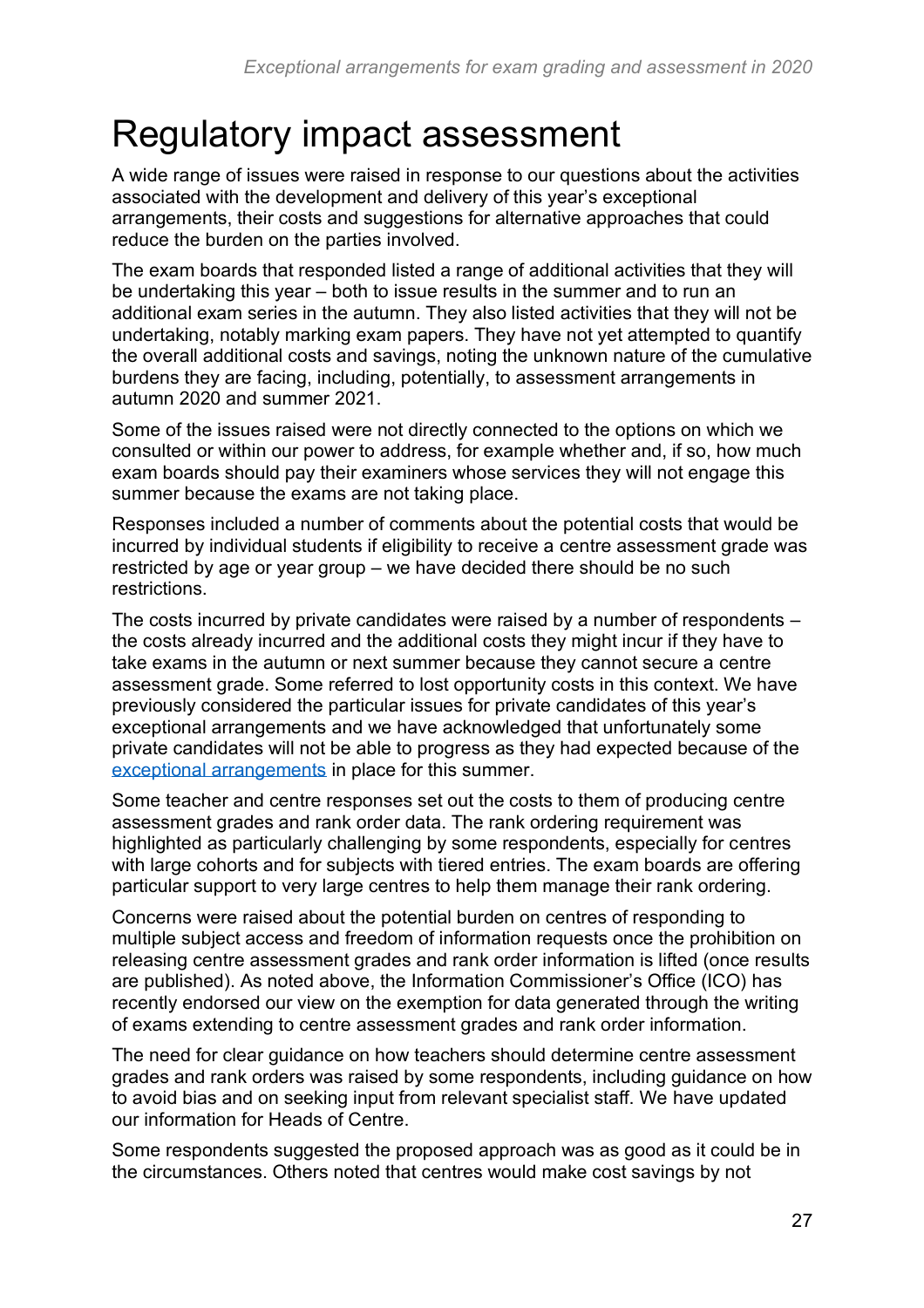running the exam series, for example through savings on invigilator costs and the furloughing of exams officers.